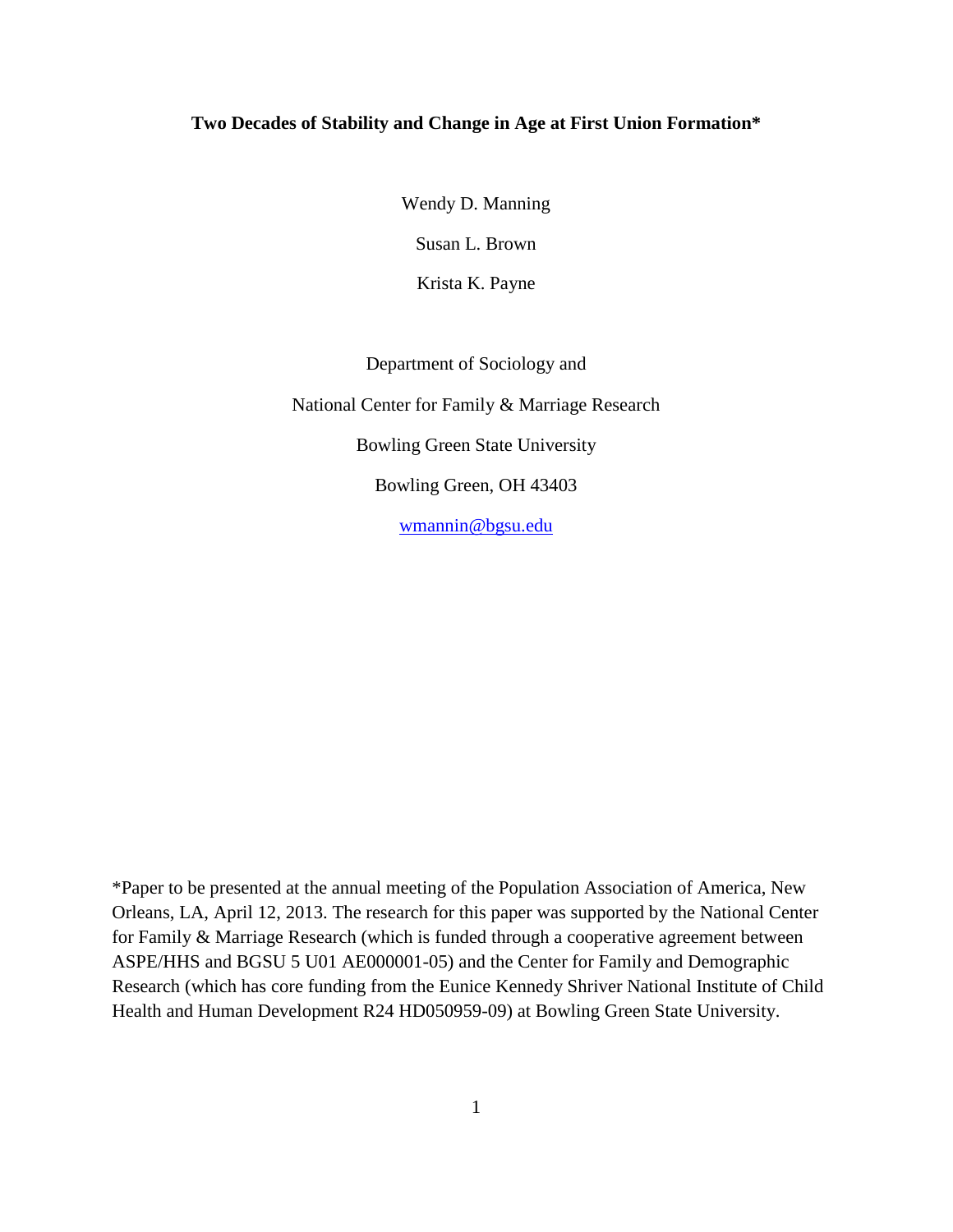### **Two Decades of Stability and Change in Age at First Union Formation**

The landscape of union formation in the United States has been shifting; Americans are now marrying at the highest ages on record and the majority of young adults have cohabited. Yet, little attention has been paid to the timing of cohabitation relative to marriage. Using the National Survey of Families and Households as well as four cycles of the National Survey of Family Growth we examine the timing of marriage, cohabitation, and unions over 20 years. We find as the median age at first marriage has climbed, the age at cohabitation has remained stable for men and women. The changes in the timing of union formation have been similar according to race/ethnicity. The median age at first marriage has increased most rapidly for the least educated creating an educational convergence in the median age at marriage, whereas an educational divide in the timing of cohabitation and union formation persists.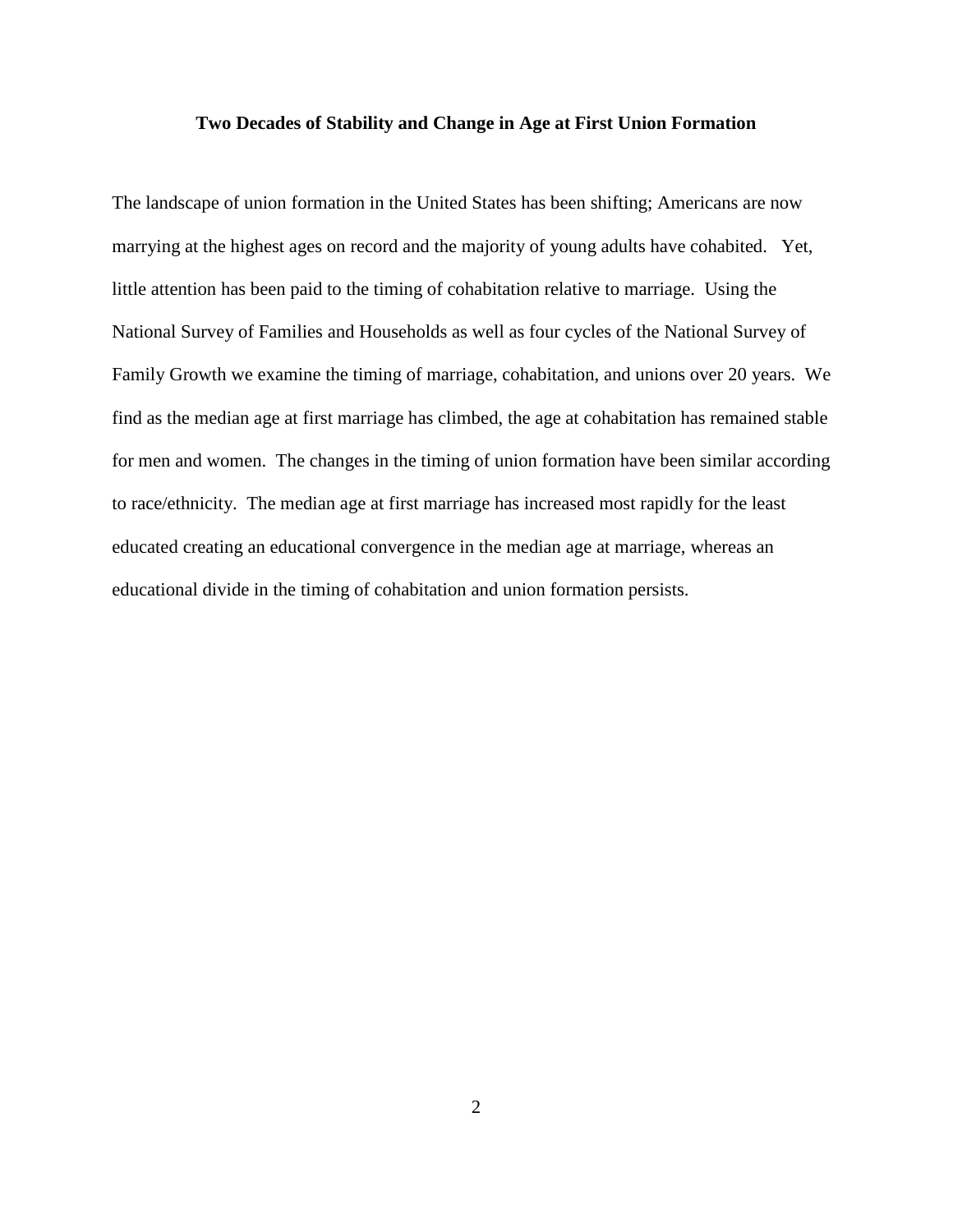## **Two Decades of Stability and Change in Age at First Union Formation**

The landscape of union formation in the United States has been transforming as Americans wait longer to get married and the median age at first marriage in the United States is at a historic highpoint (U.S. Bureau of the Census, 2011). Over the last two decades the median age at first marriage has increased by at least two years from 24.1 for women and 26.3 for men in 1991 to 26.5 for women and 28.7 for men in 2011 (U.S. Bureau of the Census, 2011). Even though young women and men are waiting longer to tie the knot, this does not mean they are waiting until their late twenties to form coresidential relationships. Today the majority (63%) of young adults have spent some time in a cohabiting union (Manning, 2010). About two-fifths (41%) of women who first married in the early 1980s cohabited prior to entering marriage versus twothirds (66%) of first marriages today are preceded by cohabitation (Kennedy & Bumpass, 2011; Manning, 2010). Although much is known about the prevalence of cohabitation, relatively little attention has been paid to the median age at first cohabitation and changing trends over time.

Drawing on the 1987-88 NSFH and four cycles of the National Survey of Family Growth we assessed change in the median age at union formation with specific attention to the median age at first cohabitation. The fundamental question we addressed was: as the median age at first marriage has increased, how have the median ages at first cohabitation and first union formation changed? Based on arguments that family change is not uniform for all Americans, reflecting a growing social divide in family life (Cherlin, 2012; McLanahan, 2004), we expected greater shifts in the timing of union formation and cohabitation among the most disadvantaged.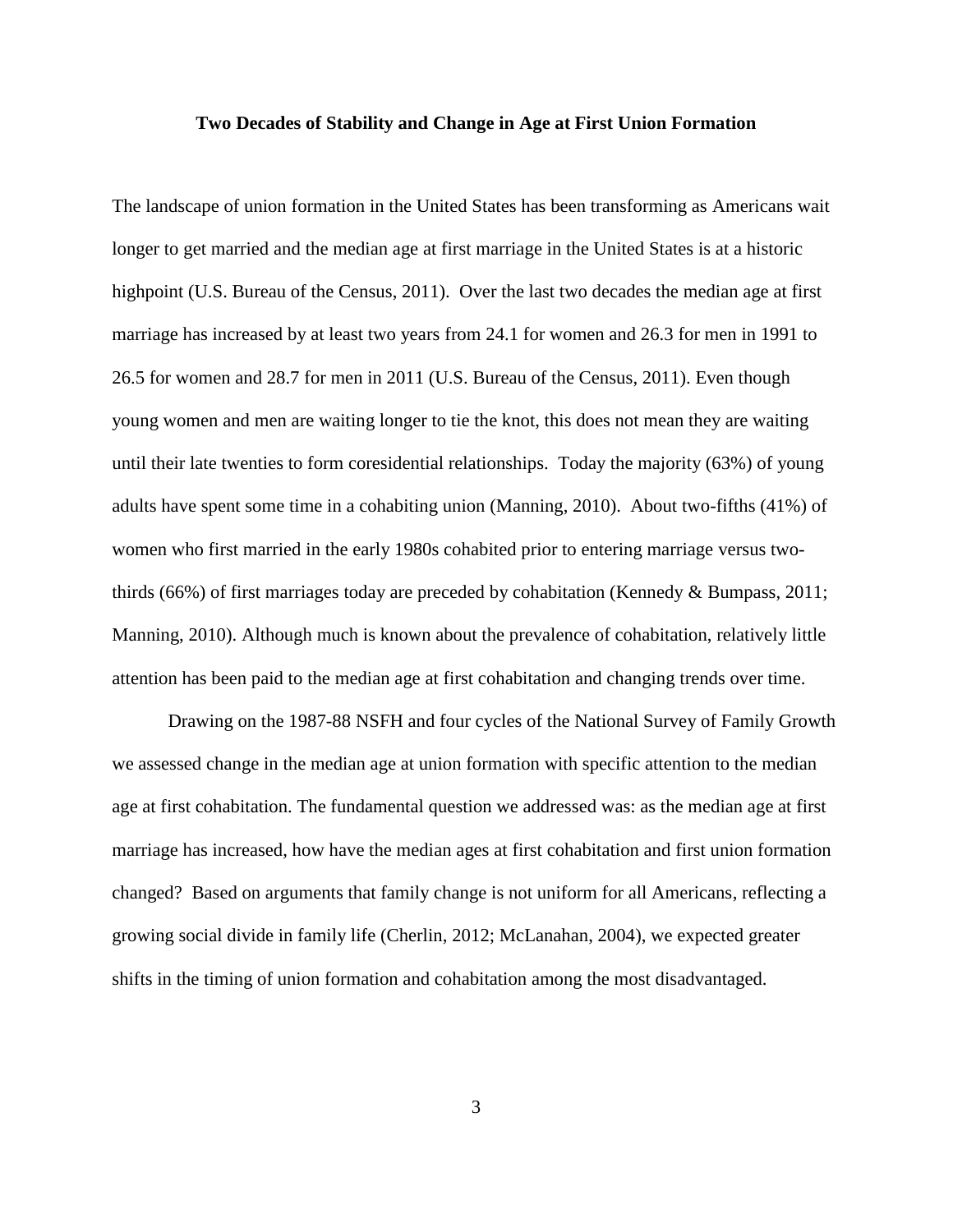#### **BACKGROUND**

The rise in the median age at first marriage is well documented, but little is known about whether there has been an accompanying change in the median ages at first cohabitation and first union formation. Are Americans waiting longer to form any union or just waiting longer to form marital unions?

One reason the median ages at cohabitation or union formation have received little attention is that there are few data sources available to document these shifts. The median age at first marriage is often calculated using indirect methods as specified by Shyrock, Siegel, and Larmon (1973). These methods require knowledge about the proportion of the population that has been married at specific age ranges. This information has been available for some time using U.S. Census data as well as Current Population Survey (CPS) data. In contrast, these indirect methods cannot be used to assess median age at cohabitation because the Census and CPS do not include indicators of the proportion of the population that has cohabited at specific age groups. The Census included 'unmarried partner' as a household membership category starting in 2000, but did not obtain a critical piece of information, the proportion of the population that has *ever* cohabited. Further, directly assessing changes in the median age at first cohabitation requires using survey data that directly ascertains the age at first cohabitation.

In response to the growth in cohabitation, starting in the late 1980s a few nationally representative surveys, such as the National Survey of Families and Households (NSFH) and National Survey of Family Growth (NSFG) , expanded the roster of household relationships to include cohabitation. These and now many additional surveys have included direct questions about the start and end dates of cohabitation, akin to measures of marriage. Thus, using

4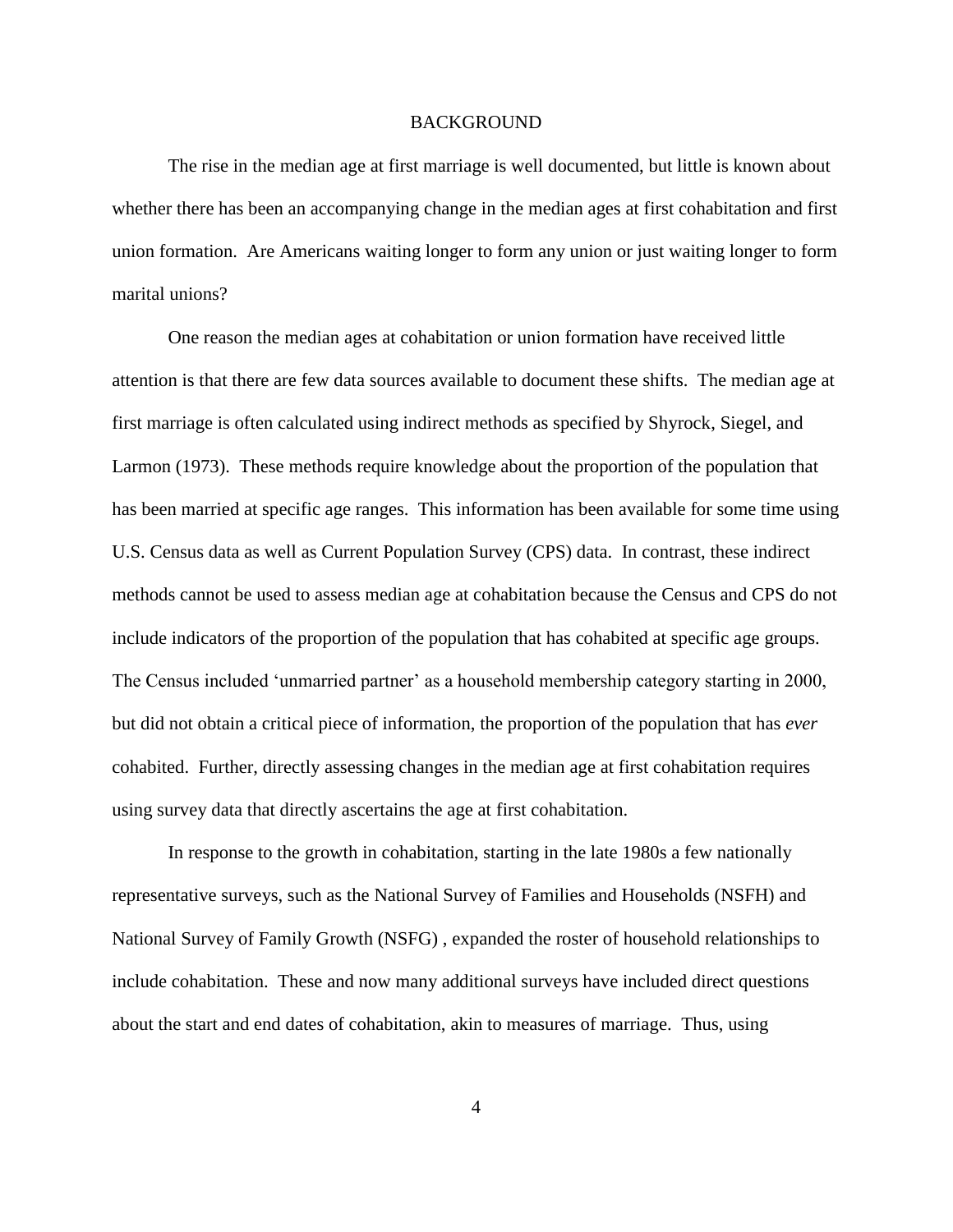nationally representative survey data we are able to assess changes in direct reports of ages at marriage as well as cohabitation.

Based on data collected 25 years ago in the 1987-88 National Survey of Families and Households (NSFH), the median age at first cohabitation was 21 for women (Child Trends, 2006), but little is known about the median age at first cohabitation today. We expect there may have been some changes in the median age at first cohabitation in part because over a 20 year period there has been a 75% increase in the proportion of women who ever cohabited (Manning, 2010). In 1987 one-third of women ages 19-44 ever cohabited (Bumpass & Sweet, 1989) and recently, over half (58%) of 19 to 44 year old women have spent some time in a cohabiting union (Manning, 2010). The median age at first cohabitation may not be increasing as rapidly as the median age at first marriage because the barriers to cohabitation are not as high as those to marriage. Motivations to cohabit are often based on relational prospects and do not carry the same prerequisites, such as stable economic prospects, as marriage (Huang et al., 2012; Sassler, 2004). To date, researchers have not investigated whether there has been an increase in the median age at first cohabitation or first union formation even though the proportion of women who have ever cohabited has increased dramatically.

#### *Diverging Destinies*

Evidence supporting the theme of diverging destinies, defined as growing racial-ethnic and social class differentials in family behavior, often focuses on the disproportionate rise in nonmarital fertility among the most disadvantaged versus the quite stable and low levels among college graduates (e.g., Cherlin, 2009; Ellwood & Jencks, 2004; McLanahan, 2004; Mincieli et al., 2007; South, 1999). Similarly, there appears to be a divergence in marriage trends with growth in non-marriage most often occurring among the most disadvantaged (Ellwood  $\&$  Jencks,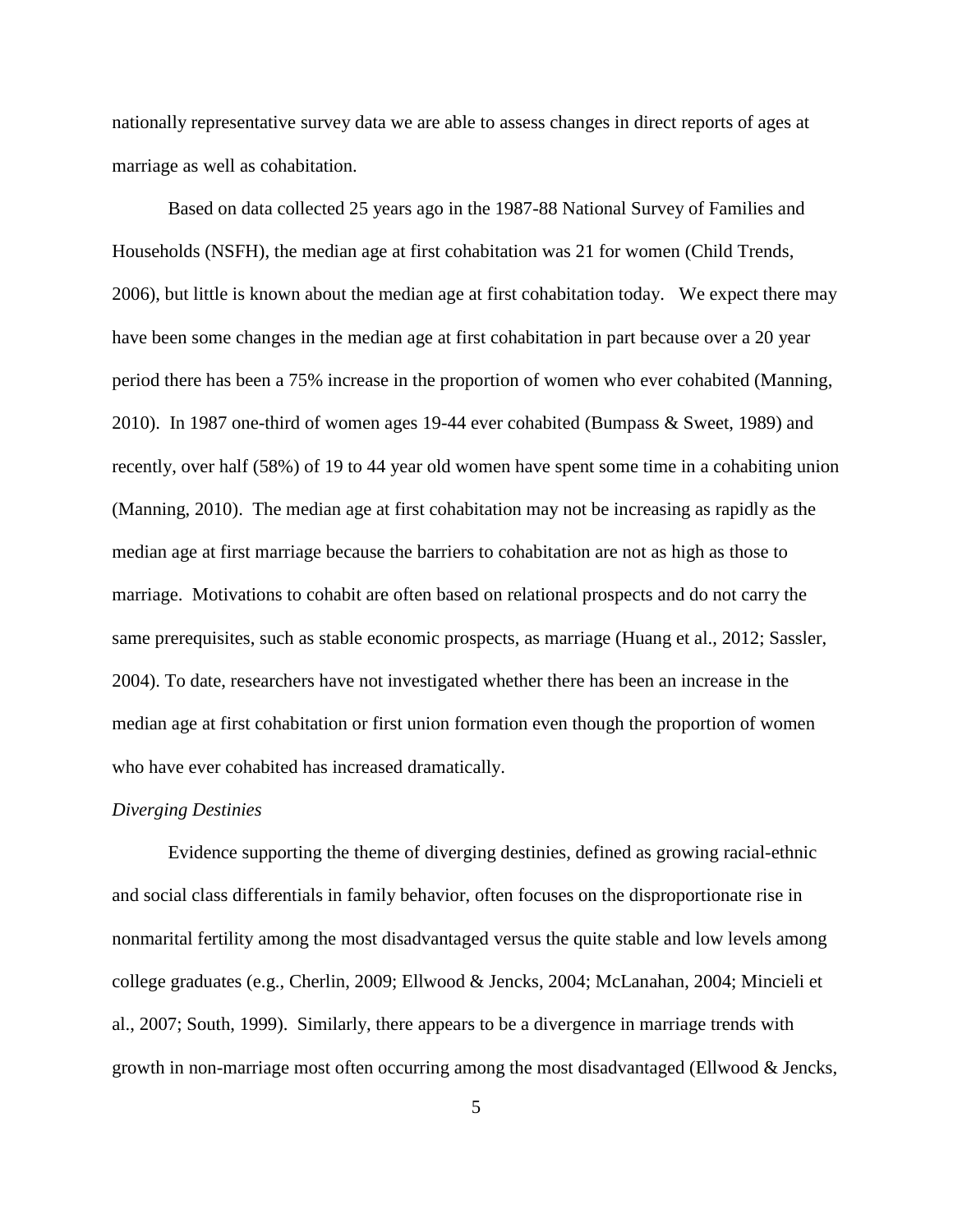2004; Furstenberg, 2009; Schoen et al., 2009). We investigate whether the delay in marriage entry characterizing advantaged groups extends to cohabitation formation, too. That is, has the rising age at marriage coincided with a shift in the timing of first cohabitation? Bumpass, Sweet, and Cherlin (1991) suggested that the delay in marriage entry that was evident in the 1970s and 1980s was offset by corresponding increases in cohabitation formation, meaning that first union formation was relatively unchanged over time. Instead, the type of first union formed had shifted from marriage to cohabitation.

Racial and ethnic differentials in the median age at first marriage are well known. Some of the differentials are due to lower levels of ever marrying among certain subgroups of the population. The proportion married has declined faster among Black than White women (Ellwood & Jencks, 2002). For example, Black women have first marriage rates that are about half the levels experienced by White or Hispanic women. In 2010 the first marriage rate per 1,000 never married women was 22.1 among Black women, 52.4 among White women and 42.6 among Native born Hispanic women (Payne, 2011). Indeed, the racial and ethnic gap in the age at first marriage persists and actually has widened (Child Trends, 2006; Fitch & Ruggles, 2000; Payne, 2012; Simmons & Dye, 2004). Starting in 1980, the racial gap in age at first marriage reached two years. In 2010, Black women had a median age at first marriage that was about four years greater (30.3) than the age at first marriage experienced by White and Hispanic women (26.4 and 25.9, respectively) (Payne, 2012).

The timing of marriage follows an education gradient. In 2010, the first marriage rate was notably highest among college educated women (73.7 per 1,000 unmarried women) and ranged between 30.4 and 39.4 among women with less than high school and some college education (Payne & Gibbs, 2011). The financial resources provided by men have weakened and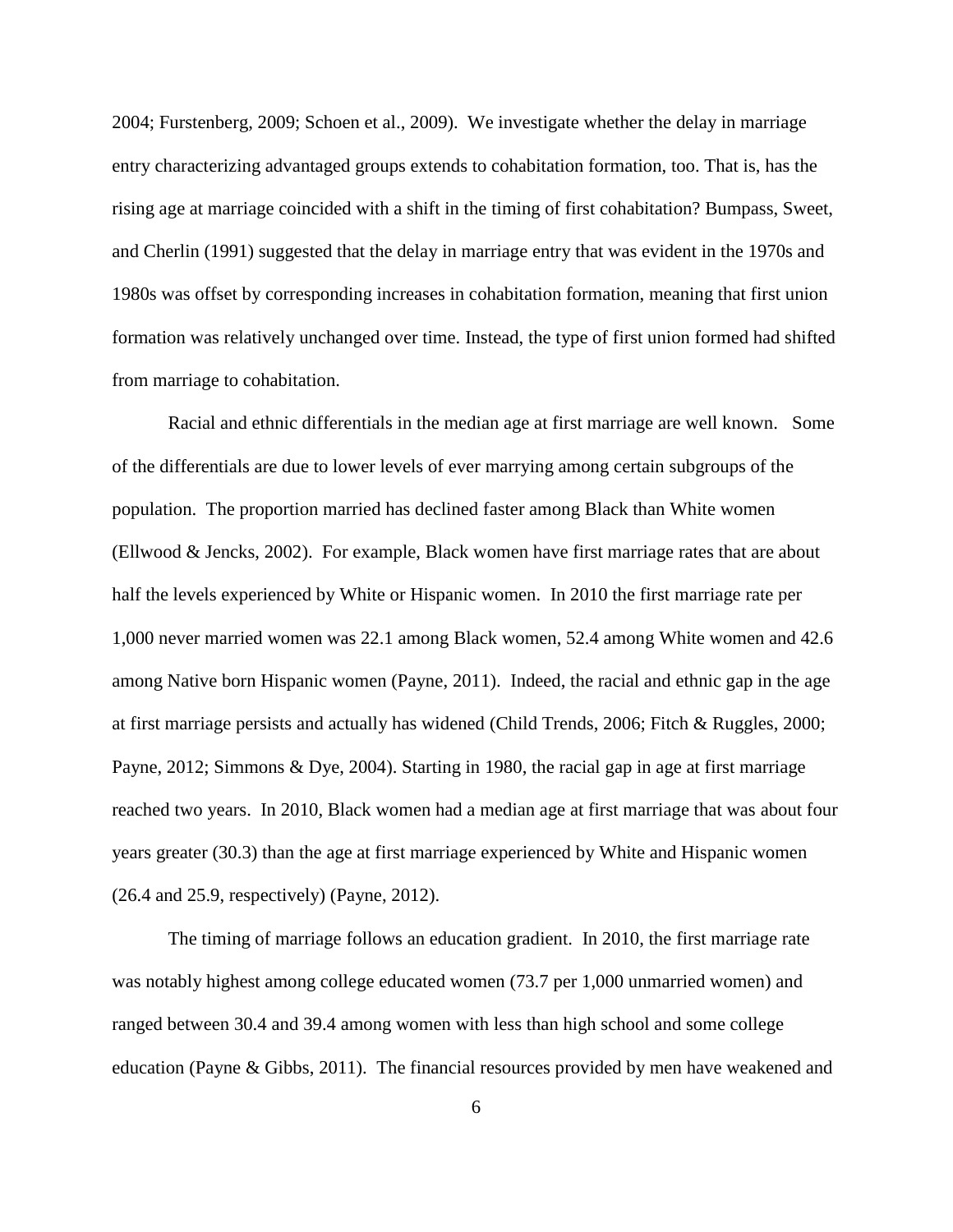women are increasingly valued for their economic prospects (Lichter & Qian, 2004; Raley & Bratter, 2004). In 2010 the median age at first marriage was 24 among women with less than a high school degree and 28 among college educated women (Payne, 2012). Further, half of women without a high school degree were married by age 25 in contrast to only 37% of women with a college degree, but by age 35 the pattern has reversed such that 72% of women without a high school degree had married and 84% with a college degree had married (Copen et al., 2012). Although more educated women tend to marry at later ages compared with less educated women, more educated women are ultimately the most likely to ever marry. This education gap in age at first marriage has persisted over time (Child Trends, 2006; Ellwood & Jencks, 2002; Simmons & Dye, 2004).

Over the past 20 years, the proportions ever cohabiting rose somewhat more quickly among Whites and Hispanics (85% increase over time) than among Blacks (70% increase over time) (Bumpass & Sweet, 1989; Manning, 2010). In 1987 the average age at first cohabitation was age 21 for Whites, Blacks, and Hispanics (Child Trends, 2006). The current differential in the proportion of women who have ever cohabited according to race and ethnicity continues to be relatively small, ranging from 56% among Hispanics to 61% among Blacks.

In contrast, the education divide in cohabitation experience has been increasing. In 2006- 2008, nearly three-quarters of women without a high school degree had ever cohabited, versus slightly less than half of women with a college degree (Manning, 2010). The education group experiencing the greatest increase in cohabitation was women with a high school degree, who experienced over a 100% increase in cohabitation experience over the last 20 years (Bumpass & Sweet, 1989; Manning, 2010). Twenty years ago, the average age of first cohabitation among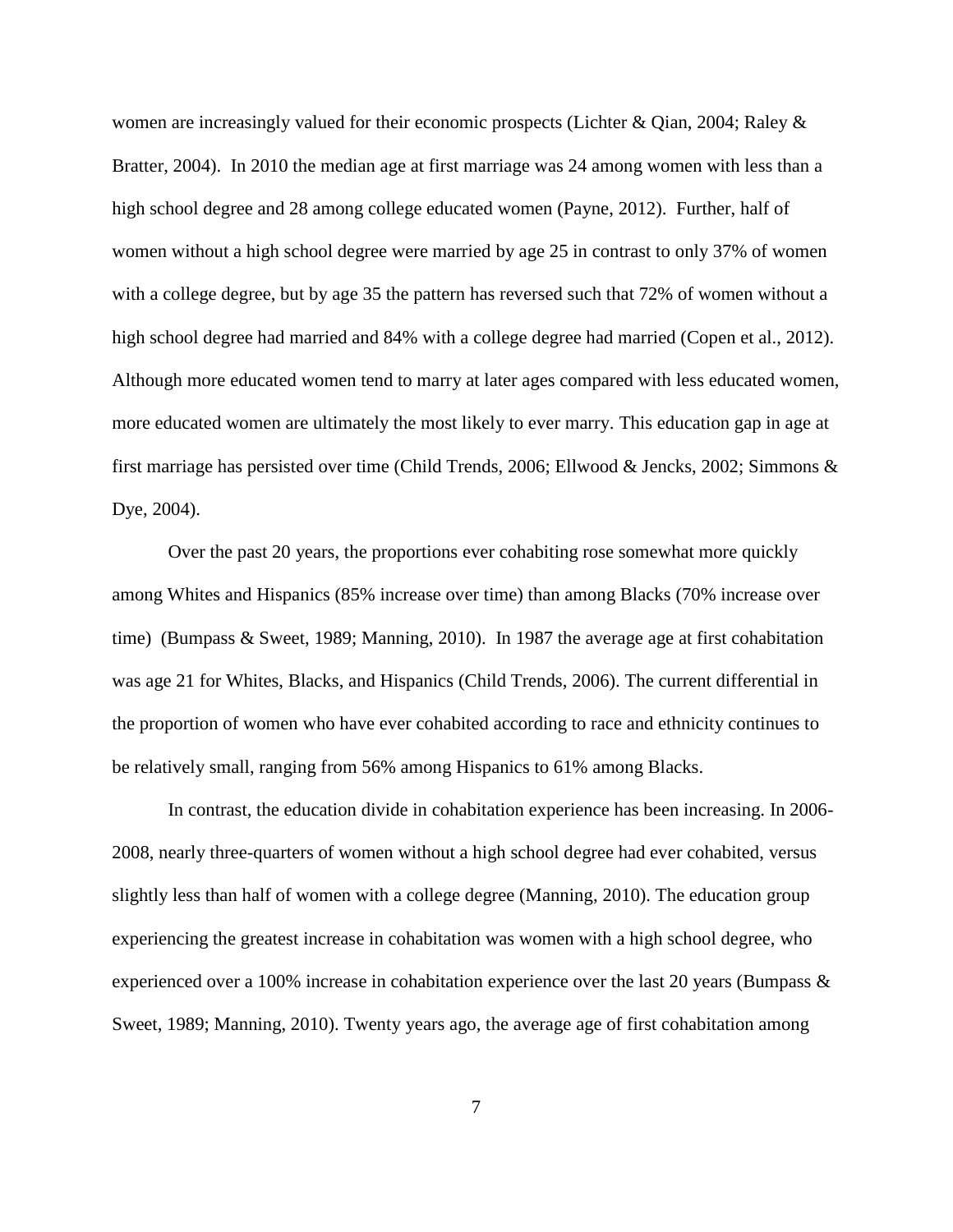college graduates was 24 versus 19 for those with less than a high school degree (Child Trends, 2006).

Given changes in marriage and cohabitation it is important to assess union formation and not specifically just cohabitation or marriage. Few studies have jointly considered variation in the timing of marriage and cohabitation. Raley (1996) reported that the race gap in the timing of union formation was about half the difference in the timing of first marriage. Thus, there are racial differences in first union formation but they are considerably smaller than racial differences in the timing of marriage. We examine trends in the timing of union formation, paying attention to variation by race and ethnicity and education. Moreover, we are able to examine these patterns separately for women and men. All data for women came from the National Survey of Family Growth (NSFG) whereas for men we combined data from the first wave of the NSFH with data from the NSFG (since men were not interviewed in the NSFG prior to 2002). There is a consistent gender gap in median age at first marriage of roughly two years (US Census, 2011), but whether the median ages at first cohabitation or first union formation differ by gender are unknown.

In this paper we ask a fundamental question: During a period when the median age at first marriage has increased and the prevalence of cohabitation has grown, has the median age at first cohabitation increased? Americans may be delaying all union formation or simply may be delaying marriage. We examine change over time in whether the first coresidential union was cohabitation or marriage. We also investigate whether these changes are consistent with the diverging destinies perspective, meaning that family change is more marked for the most disadvantaged Americans and the most advantaged adhere to more traditional family behavior.

8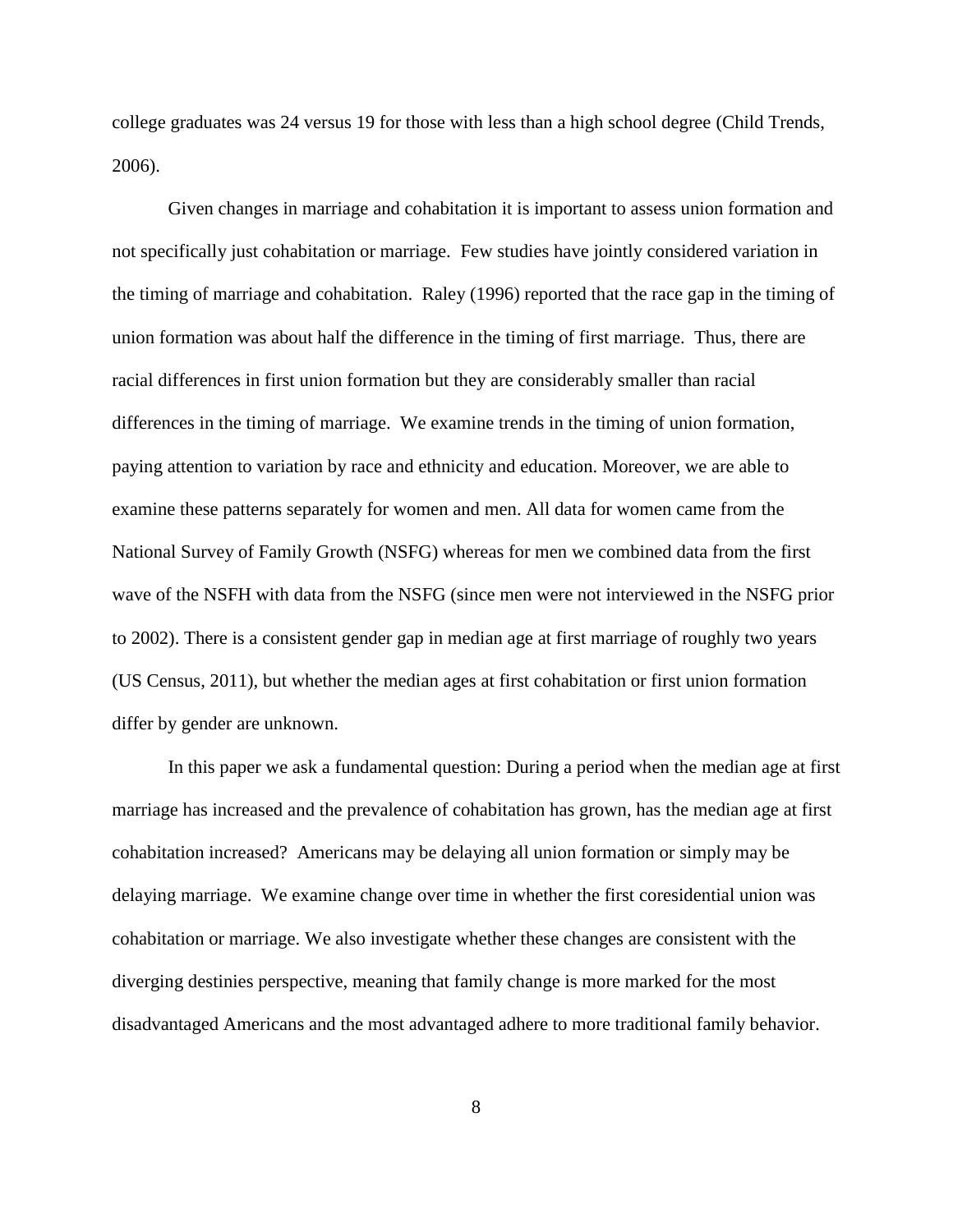We expect that changes in the timing of cohabitation and marriage will be greatest for Americans with the lowest levels of education as well as minorities.

### **METHOD**

For analysis of women's age at first union formation we used data from Cycles 4-6 and the 2006-10 continuous dataset of the NSFG, a national representative cross-sectional survey. Parallel analyses of men's age at first union formation relied on the 1987-88 NSFH along with Cycle 6 (2002) and the 2006-2010 NSFG data. The NSFH and NSFG are key sources of data on fertility and family in the United States. The goal of the NSFH was to provide a wide-ranging portrait of American families and households. The NSFG is designed to produce reliable national statistics and comparable trend data on factors related to pregnancy and birth rates—and in more recent cycles—marriage, divorce, and cohabitation.

The 1987-88 NSFH is a survey of 10,009 households that included oversamples of minorities, one-parent families, families with step-children, cohabiting families, and recently married persons with a response rate of 74.3%. There were 5,226 men ages 15-44 interviewed in the NSFH who comprise our analytic subsample. Cycle 4 of the NSFG, conducted in 1988, included interviews with 8,450 civilian noninstitutionalized women aged 15-44 with oversamples of Black women and a response rate of 79%. Cycle 5 of the NSFG, conducted in 1995, included interviews with 10,847 civilian noninstitutionalized women aged 15-44 with oversamples of Hispanic and non-Hispanic Black women and a response rate of 79%. Cycle 6 of the NSFG, conducted from March 2002 through February 2003, included interviews with a total of 12,571 civilian noninstitutionalized men  $(n=4,928)$  and women  $(n=7,643)$  aged 15-44 with oversamples of Blacks, Hispanics, and teenagers (ages 15-24) of all races and a combined response rate of 79%. The most recent cycle, 2006-10 NSFG, was conducted July 1, 2006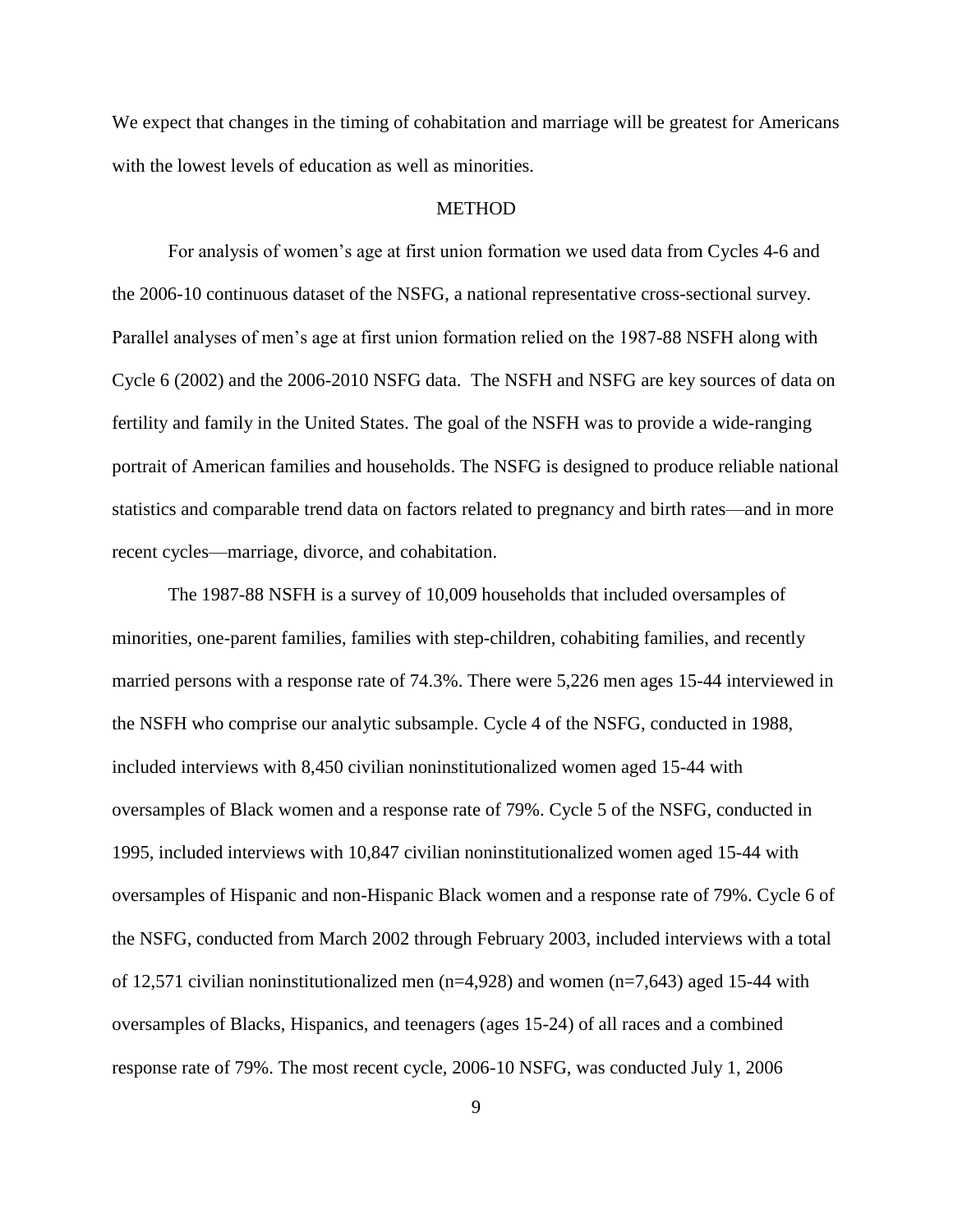through June of 2010. It included interviews with a total of 22,682 civilian noninstitutionalized men (n=10,403) and women (n=12,279) aged 15-44 with oversamples of Blacks, Hispanics, teenagers (ages 15-24), and female respondents and a combined response rate of 77%.

## *Measures*

*Median ages at first marriage, first cohabitation and first union* were computed for women and men and by race/ethnicity and educational attainment, where applicable. Questions about cohabitation were explicitly asked starting with Cycle 4 (1988). Because the NSFH and NSFG obtained the exact age at first union formation and the exact date at which a first cohabitation or marriage was experienced (in continuous month format), we were able to estimate a direct measure of the median age at first cohabitation, marriage, and union formation by enumerating unions that occurred in a specified range of years for each time point (1983-1988 (men-NSFH)/1984-1988 (women), 1991-1995 (women, only), 1998-2002 (men and women), and 2006-2010 (men and women)) by age at union as outlined in Shyrock, Siegel, and Larmon (1975), using the formula:

Median Age = 
$$
L + n_1/n_2(i)
$$

Where  $L =$  lower limit of median class,  $n_l =$  number of frequencies to be covered in median class to reach middle item,  $n_2$  = number of frequencies in median class, and  $i$  = width of median class. The term "median class" refers to the age in whole years by which half the sample has married.

For example, 3,764,946 women (weighted) in the NSFG 2006-2010 first married between the years of 2006 and 2010. The age at which half of these women  $(n = 1,882,472.8)$  first married, or *L*, the lower limit of the median class, was **25** years. To determine *n1*, the number of frequencies to be covered in the median class to reach the middle item (median age), we subtract the cumulative number of first marriages at age 24 (1,551,052.9) from half the cumulative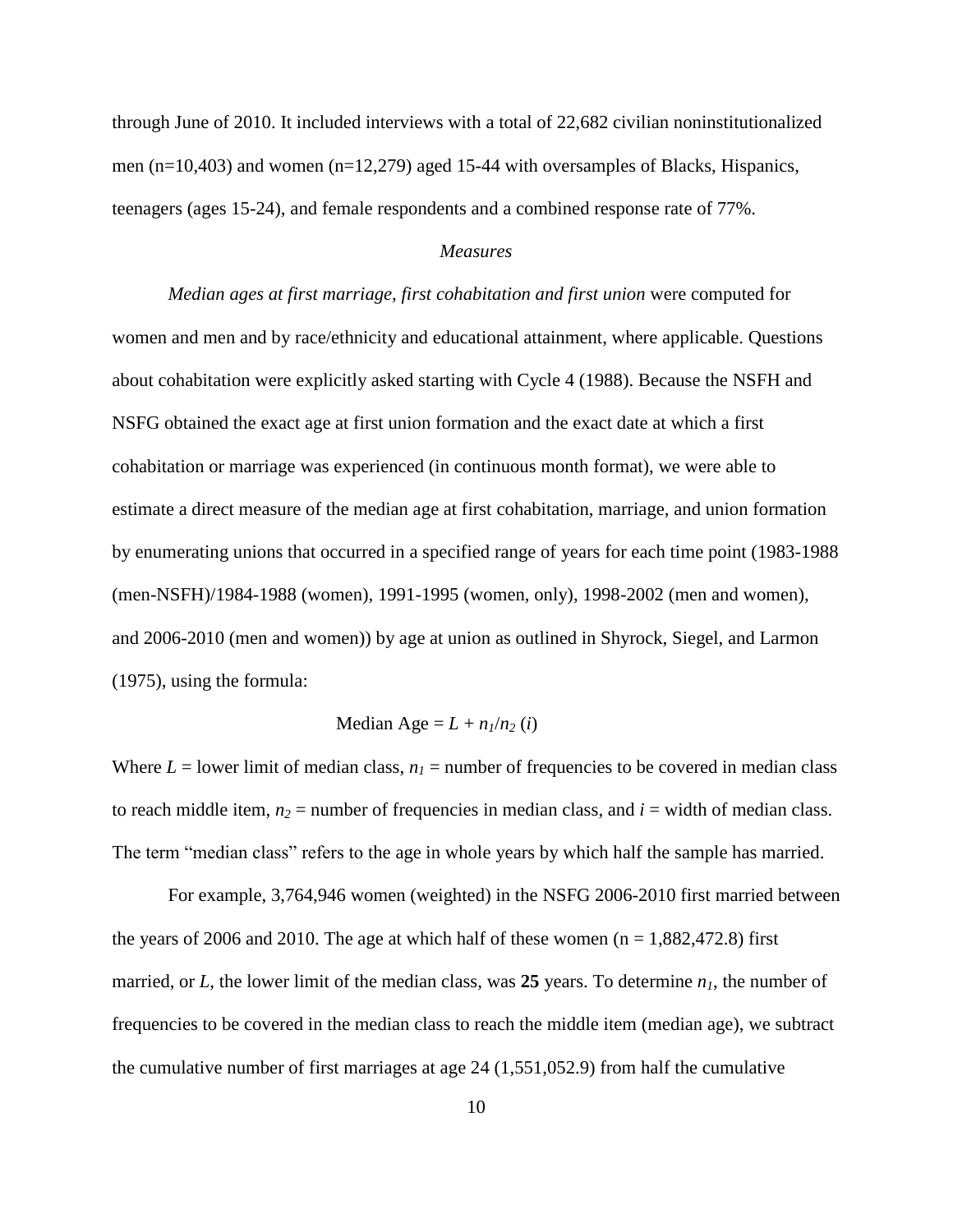number of all first marriages (1,882,472.8 – 1,551,052.9 = **331,419.9**). We then divide the result (331,419.9) by the number of first marriages to women by age 25, *n2*, which is **387,071.5** (the number of marriages in the median class) and add the result to the lower limit of the median class, *L*, which is 25, for a resulting median age at first marriage of 25.9 years.

$$
25.9 = 25 + (331,419.9 / 387,071.5) (1)
$$

To maximize sample sizes, we compute the median ages at first cohabitation, marriage, and union formation for five-year intervals as opposed to single-year intervals (e.g. age at first cohabitation occurring 1984-1988). Analyses produced a range of cell sizes for women (from n=67 to 1,276) all adequate for producing reliable estimates. Cycle 4 of the NSFG did not oversample Hispanic women, and thus the cell sizes to produce the median ages of these women was slightly smaller than those of Blacks and Whites in cycle 4, as well as estimates in subsequent cycles. Among men the sample sizes ranged from 60 to 678. We do not provide time trends for Hispanic men because of small sample sizes in the NSFH among men who formed a union between 1983 and 1988.

Our results were direct indicators of median ages of first marriage, cohabitation, and union formation that occurred in years 1984-1988 for women derived from Cycle 4 (1988) (women) and 1983-1988 for men derived from NSFH, 1991-1995 for women derived from Cycle 5 (1995), 1998-2002 for women and men derived from Cycle 6 (2002), and 2006-2010 for women and men derived from the 2006-2010 continuous NSFG. Respondent's century-month ages at first marriage, cohabitation, and union were converted to age in years.

The median ages at first cohabitation and first marriage were computed separately by *race and ethnicity* and *educational attainment*. We categorized race/ethnicity into three groups: Hispanic, non-Hispanic White, and non-Hispanic Black. The ethnicity of respondents was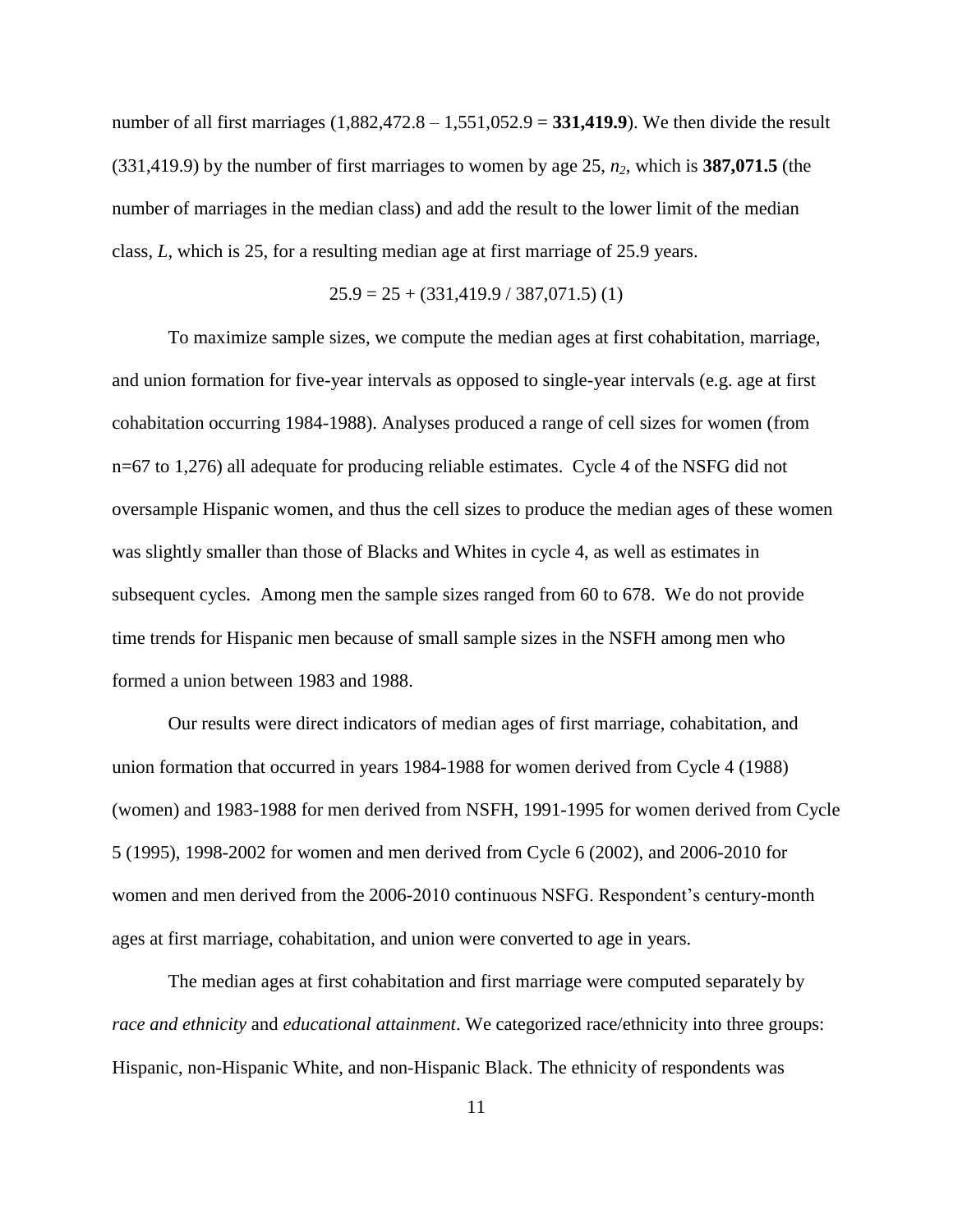ascertained differently across Cycles of the NSFG and NSFH. In NSFG Cycle 4 all respondents were asked to identify their race and then asked to specify their national origin. Respondents who self-identified their national origin as Puerto Rican, Cuban, Mexican American, Central or South American, or Spanish were coded as Hispanic. In the NSFH respondents were asked to select the group that best described them: Black; White-not of Hispanic origin; Mexican American, Chicano, Mexicano; Puerto Rican; Cuban; other Hispanic; American Indian, Asian, or other. Those who described themselves as Mexican American, Chicano, Mexicano, Puerto Rican, Cuban, or other Hispanic were coded as Hispanic. In NSFG Cycles 5 and 6 as well as the NSFG 2006-2010 respondents were asked to identify their race. In NSFG Cycle 5 respondents were directly asked if they were of Hispanic or Spanish origin. Cycle 6 and data for 2006-2010 asked respondents directly if they were Hispanic, Latina, or of Spanish origin. If a respondent reported being of Hispanic decent (or any of its survey round derivations) they were coded as 1, Hispanic. Of the remaining respondents, those who self-identified their race as White or Black were coded as such, meaning those coded as White were non-Hispanic White and those coded as Black were non-Hispanic Black. Unfortunately we are not able to account for nativity status across the cycles of the NSFG. Respondents who identified their race as "other" were excluded from the analyses due to small sample sizes.

*Education* was coded into four categories: no high school diploma or GED, high school diploma or GED, some college with no degree or Associates degree, and Bachelor's degree or higher. This categorization allowed sufficient detail and was available across the cycles of the NSFG as well as the NSFH. Cycle 4 had two questions specific to respondents' completed level of education; "What is the highest grade or year of regular school or college you have ever attended?" and "Did you complete that grade or year?" Beginning with Cycle 5 (1995), more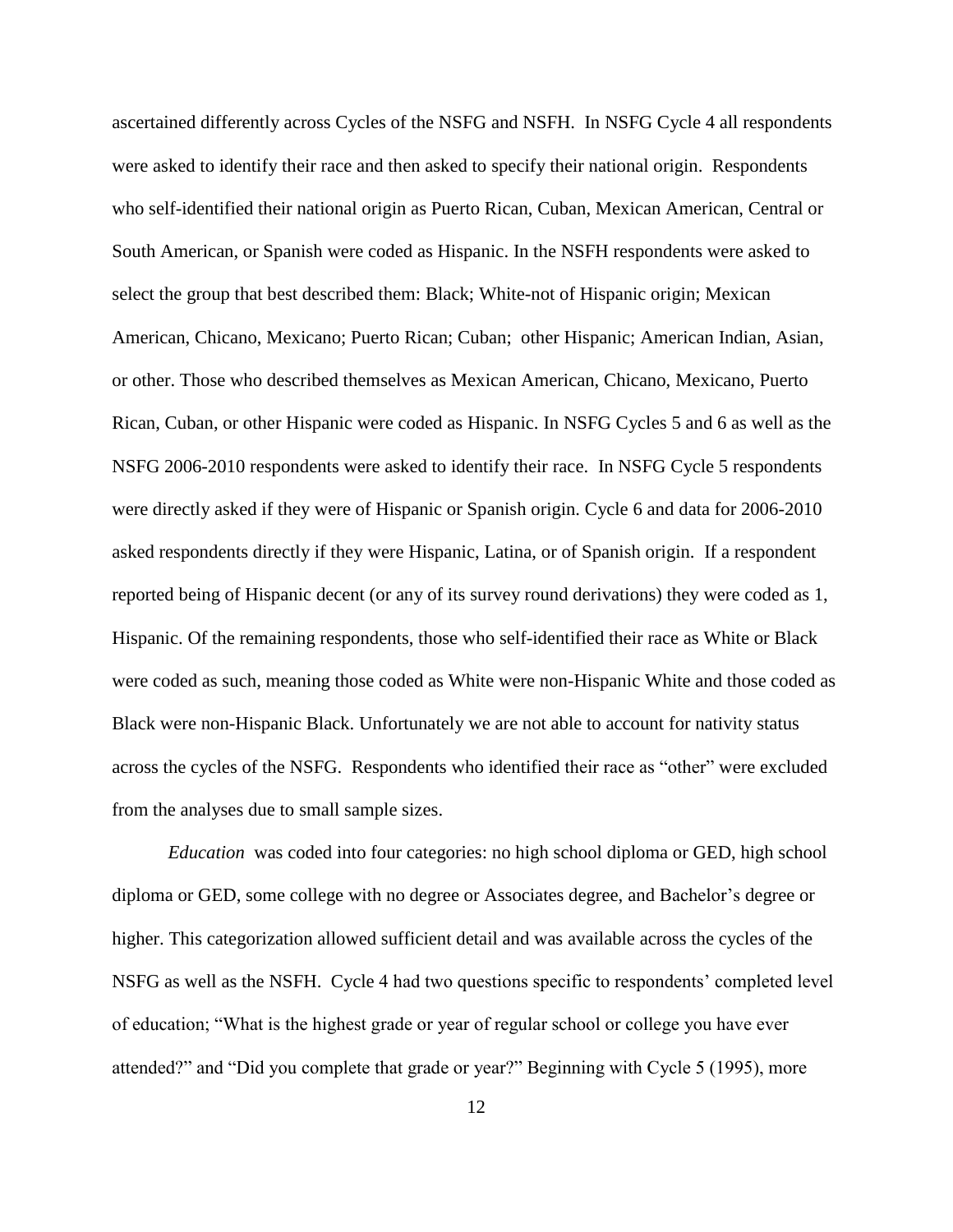detailed information on the timing of respondents' educational experiences was gathered. In the NSFH completed education is a constructed variable providing a summary of respondents' educational experience integrating information on both highest grade completed and degrees earned.

## *Analytic Sample*

The analytic sample was limited to women and men aged 15-44. Among women the trend covers a 20 year span, 1984-1988 to 2006-2010 with four data points. The time trend for men covers a 21 year span with three data points: 1983-1988, 1998-2002, and 2006-2010. Women and men who experienced a first marriage, cohabitation, or union prior to age 15 were excluded to provide more comparable results with other national estimates of the median age at first marriage generated from Decennial Census, Current Population Survey, and American Community Survey data. The upper age limit of 44 was an artifact of the NSFG's sampling frame of women and men ages 15-44. Given most women and men form unions prior to age 44, this age limit should have a very minimal or no impact on our estimates of median age at first union formation.

## RESULTS

Table 1 presents the median ages at first marriage, cohabitation, and union, and the percentages of first unions that began as cohabitations for each time period for women (Table 1A) and men (Table 1B). These trends are also displayed in Figures 1 and 2. Consistent with prior research, the median age at first marriage increased over time for women from age 22.9 in the late 1980s to 25.9 in the late 2000s and for men from 24.7 in the late 1980s to 27.6 in the late 2000s. In contrast, the median age at first cohabitation did not shift much over the last 20 years. Women's median age at first cohabitation in the late 1980s was 22.8 and in the late 2000s was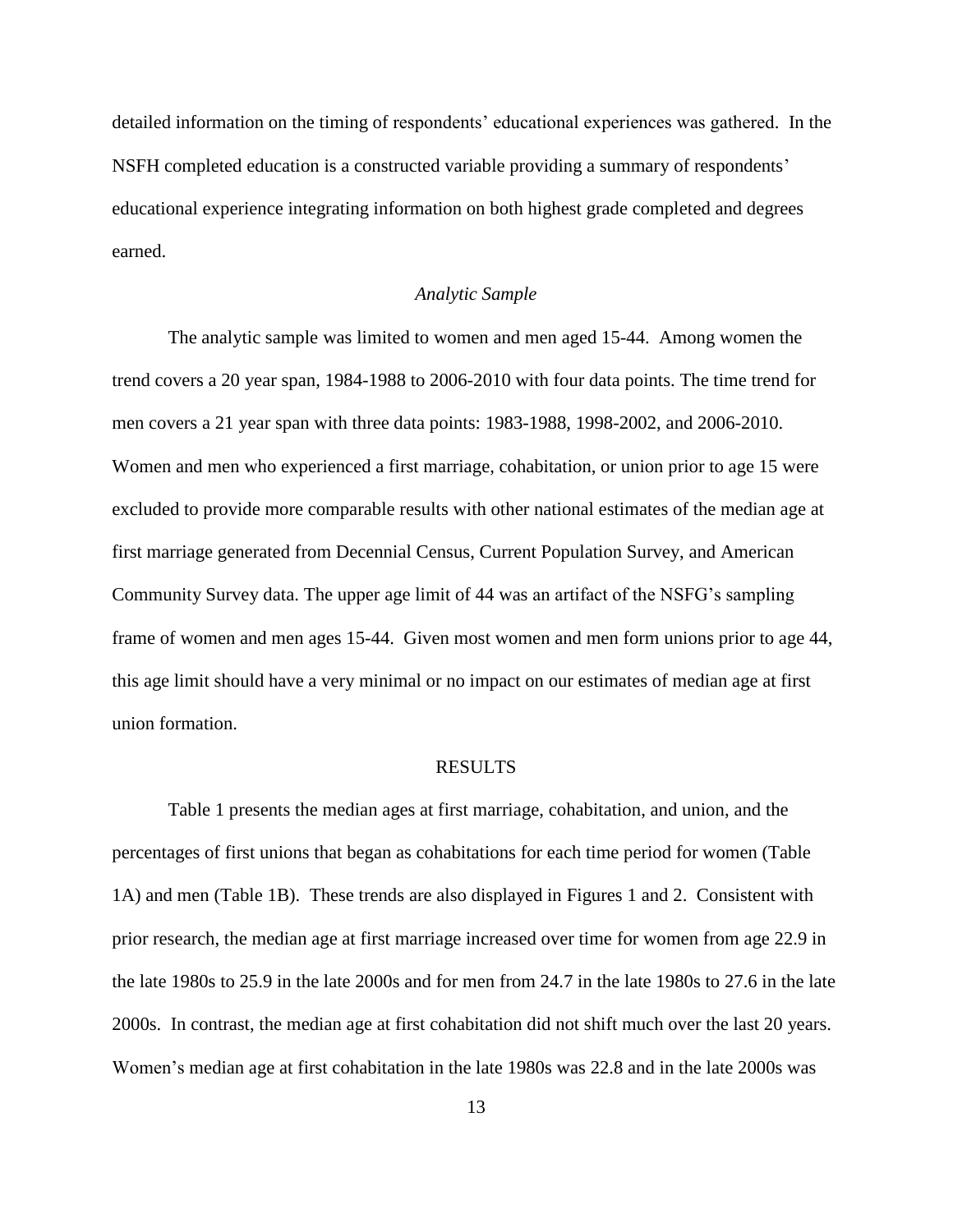just one year younger at 21.8. We observed a similar trend among men, whose median age at first cohabitation was 23.9 in the late 1980s and 23.5 in the late 2000s. It appears that the delay in marriage formation was not offset by younger entry into cohabitation since the rise in the median age at marriage was nearly three years versus no change or a decline for median age at cohabitation. Taken together, the age at union formation remained stable and paralleled the trend in the median age at first cohabitation as illustrated in the figures. The median age at union formation in the late 1980s was 21.9 for women and 23.4 for men and in the late 2000s was 22.2 for women and 23.7 for men. The gender gap in the age at first marriage and cohabitation persists. Women and men increasingly favored cohabitation as their first coresidential union type, rising from 59% of women in the mid-1980s to nearly three-fourths (74%) in the late 2000s. Similarly, the share of men whose first union was a cohabitation rose from 60.3% in the 1980s to 82.2% in the late 2000s.

## [Table 1 About Here]

Tables 2A and 2B showcases patterns of union formation for Hispanic, White, and Black women and men, respectively. Median age at first marriage increased for each race and ethnic group in a similar manner with about a three year increase for each group. During the late 2000s, the median age at first marriage was 25.6 for Hispanic women, 25.7 for White women, and 27.0 for Black women. Among men, the corresponding figures were 29.9 for Hispanics, 27.1 for Whites, and 28.4 for Blacks.

#### [Table 2 About Here]

The median age at first cohabitation was stable and strikingly similar for each race and ethnic group among both women and men. Among Hispanic women, median age at first cohabitation ranged from 22.3 in the mid-1980s to 20.9 in the late 2000s. The ranges for White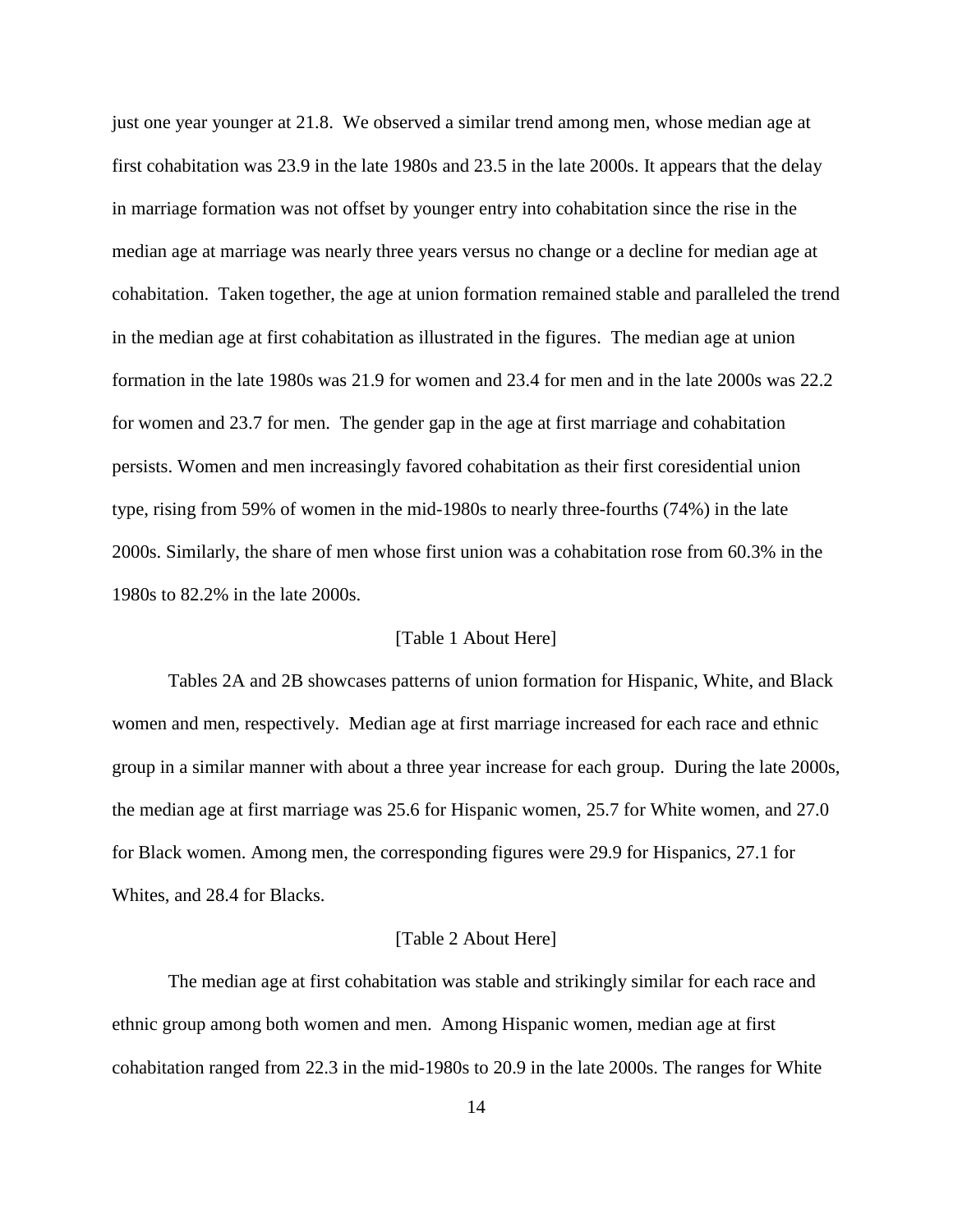and Black women were 22.9 to 21.8 and 22.9 to 22.6, respectively. Men in each race and ethnic group had a slightly higher age at first cohabitation than women. In the late 2000s, men in all three race and ethnic groups experienced a median age at first cohabitation of roughly 23 years. For men and women alike, the gap between Blacks versus Hispanics and Whites was also smaller for median age at first cohabitation than marriage. The median age at first union formation remained about the same over the last 20 years. There was little variation according to race and ethnicity in the timing of first union formation, which ranged among women from 21.3 for Hispanics to 22.0 for Blacks in the 1980s to 21.2 for Hispanics and 22.6 for Blacks in the late 2000s. The age range was also quite narrow among men, hovering around 23 years for age at first union formation over the past 20 years, regardless of race and ethnicity.

The proportion of first unions that were cohabitations rose among all three racial and ethnic groups, with the greatest increases among Hispanic women, White men, and Black men. For Hispanic women, the proportion climbed from 56.5% to 78.9%. The pattern for White women was similar, with the proportion rising from 58.0% to 71.0%. Among Black women, the proportion increased from 65.5% to 81.6%. Among men, the proportions of first unions that were cohabitations rose from 68.4% to 80.1% among Hispanics over the past decade or so. Since the mid-1980s, the proportions grew from 60.6% to 82.4% among Whites and 66.3% to 86.7% among Blacks. Overall, the racial and ethnic variation was more modest than we had anticipated. Patterns of change in the timing of cohabitation and union formation as well as the trend in the proportion of first unions that were cohabitations were largely comparable across racial and ethnic groups.

Table 3 presents the median ages at first marriage, cohabitation, and union for the four education groups: less than high school, high school, some college, and college graduates. The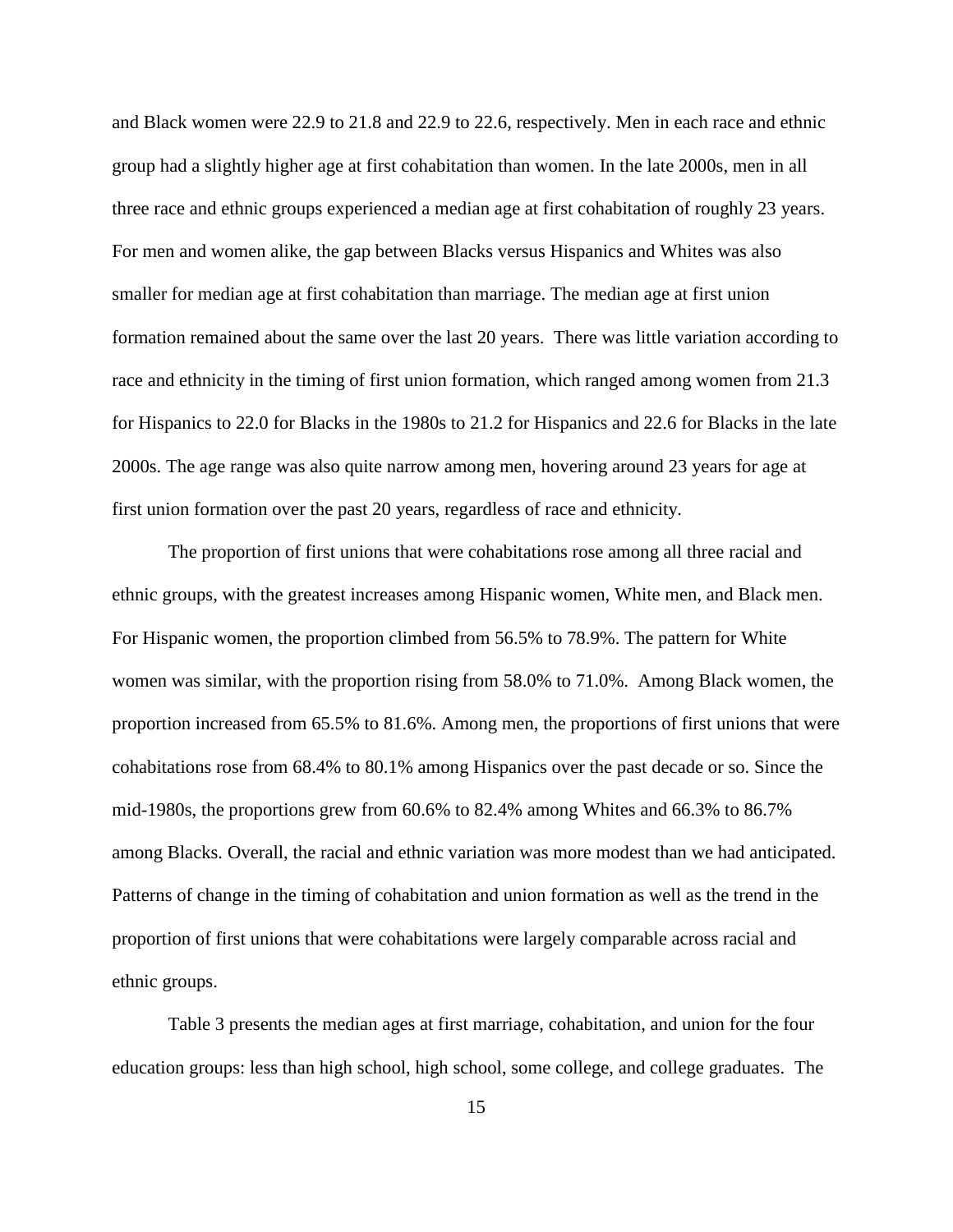first panel presents the findings for women and the second panel for men. The median age at first marriage increased for all education groups but the greatest change occurred among the least educated, which was consistent with our expectations. In the 1980s, there was nearly a six year age gap in the median age at first marriage for the most and least educated women and this gap narrowed to about a one year difference in the late 2000s. The median age at first marriage was 25.7 for women with less than a high school degree versus 26.7 for women with a college degree in the late 2000s. A similar pattern was observed among men with a narrowing of the education gap in the median age at first marriage from about five to roughly two years. In the late 2000s, the median age at first marriage for men was 25.9 for those with less than a high school degree and 28.4 for those with a college degree.

### [Table 3 About Here]

The median age at first cohabitation differed according to educational attainment with the most educated experiencing the latest median ages at first cohabitation. The age gap between the most and the least educated remained stable. For example, among women in the mid-1980s the difference between the college educated and those who dropped out of high school was seven years and by the late 2000s a six year gap existed. Among men a five year age gap according to education persisted over the twenty year time span. The group that changed the most in terms of median age at first cohabitation was women who were just high school graduates. Women who earned a high school degree experienced a decline in their age at cohabitation and appeared more like women who had not completed high school today than they did 20 years ago.

In terms of union formation, in the late 2000s the least educated women were marrying in their mid-twenties but started their first co-residential union in their late teens. Twenty years ago, half had married by age 20 and cohabited by age 19. The gap between the age at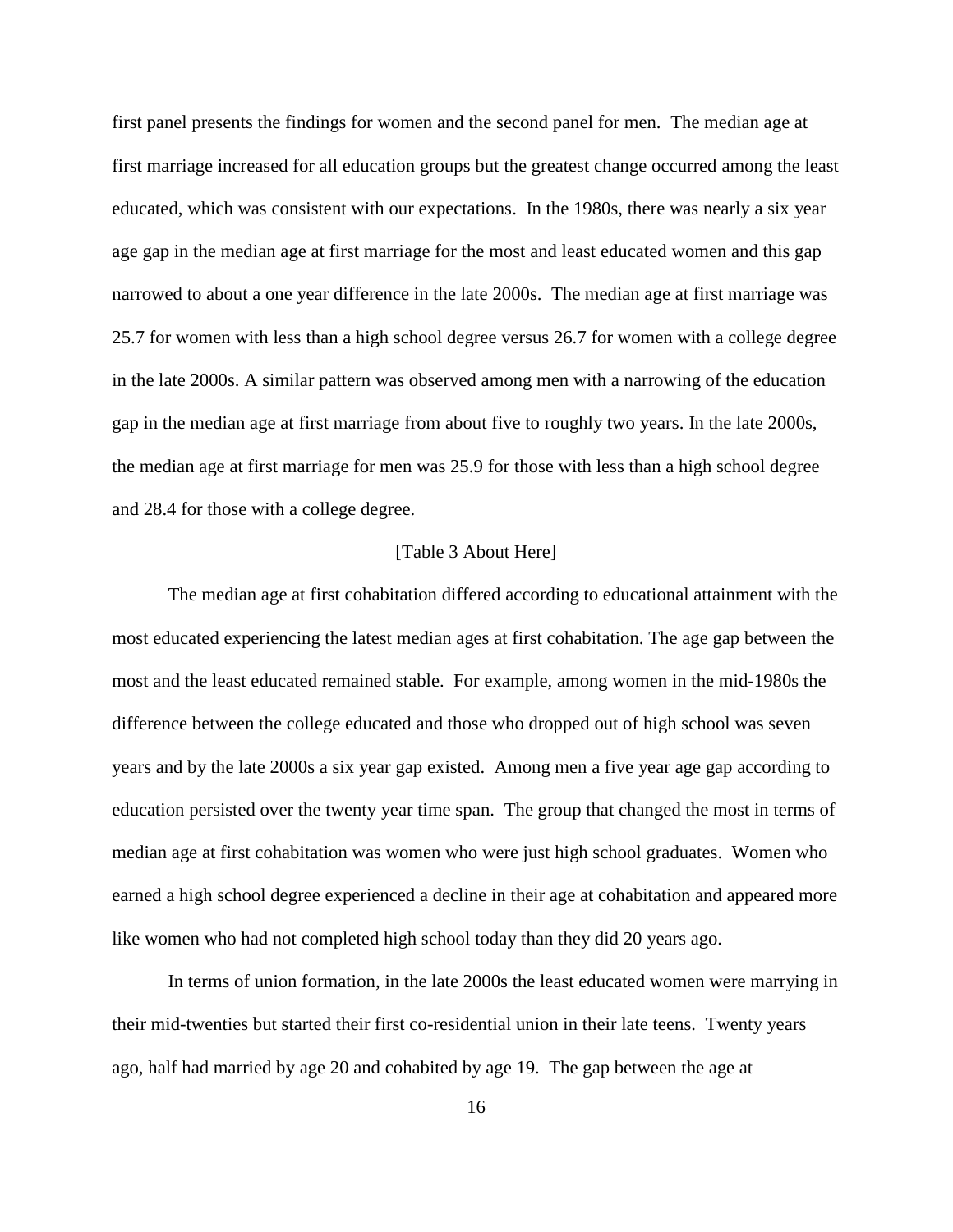cohabitation and marriage increased greatly for the least educated, shifting from one year to seven years among women and from less than a year to five years among men. The most educated did not change much in the median age at first cohabitation or median age at first marriage and thus the median age at first union formation was steady at 24.9 for women with a college degree. In the recent period, among college educated women the difference between the age at marriage and cohabitation was two years (it was less than one year in the 1980s). Similarly, the median age at first union formation has been quite stable among men, fluctuating by less than one year regardless of education level.

A key factor driving the changing patterns of cohabitation and marriage formation by education was the increase in cohabitation as a first union among those with modest levels of education. The least educated women shifted from 82% experiencing cohabitation as their first union in the mid-1980s to nearly 90% in the late 2000s. There was no change among women with a college degree; 55% in the mid-1980s and 56% in the late 2000s experienced cohabitation as their first coresidential union. In contrast, among college educated men there was a sharp increase in the percentage whose first union was cohabitation, from 44% in the mid-1980s to 70% in the late 2000s. Thus, there has been a persistent education gap in first entering cohabitation rather than marriage. The growth in cohabitation experience was evident more so among women with a high school degree who shifted from about half (56%) cohabiting as their first coresidential union in the mid-1980s to the vast majority, 89%, in the late 2000s. The increase in unions initiated by cohabitation rather than marriage also occurred among working class men (high school degree).

## DISCUSSION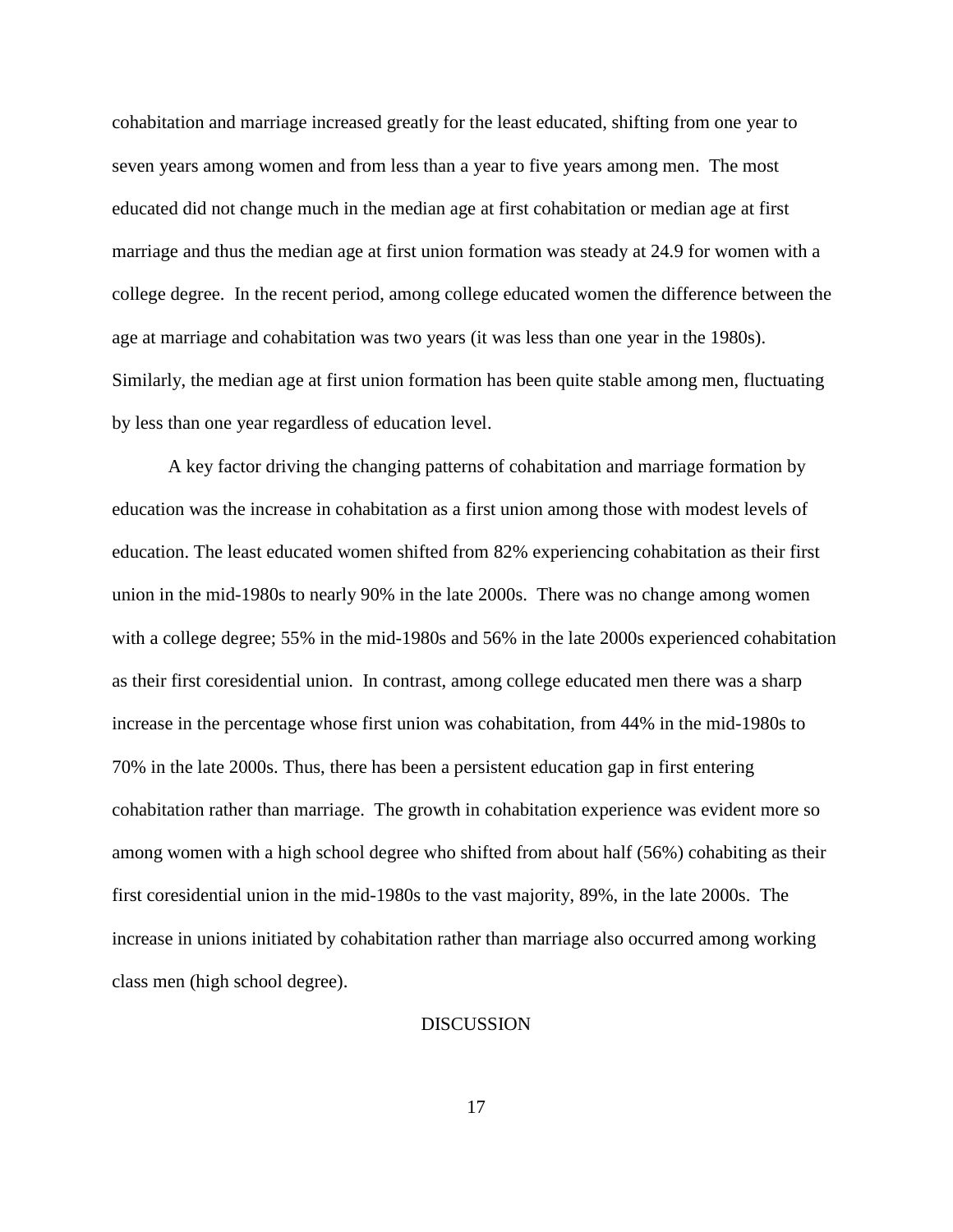The decline of marriage and rise of cohabitation are two of the most dramatic family changes in the last two decades. With the growing emphasis on the necessity of secure economic prospects for marriage during an era of economic volubility, it is not surprising that the age at marriage continues its steady ascent. Our analyses detailed well-known shifts in the median age at first marriage and documented that delays in marriage entry have occurred for all race and ethnic as well as education groups. The especially pronounced delay in marriage among American women and men with low educational attainment resulted in a near convergence in the age at first marriage according to education. College graduates in the early 1980s waited until their mid-20s to marry and continued to do so today. The question remains whether these delays in marriage may eventually lead to foregone marriage, and we expect this may be a possibility among those who are the most disadvantaged economically.

The trends toward delayed marriage entry do not extend to cohabitation. We found no parallel changes in the median ages at first cohabitation or first union formation. Rather, over a 20 year span women and men were still forming first unions at roughly the same ages. Only the type of first union changed, from marriage to cohabitation. Among women about three-quarters (74%) of first unions formed in the late 2000s were cohabiting in contrast to just over half (58%) twenty years earlier. The greatest increases in cohabitation as a first union appeared among working class women and men (high school graduates). Among women in the mid-1980s, 56% of first unions were cohabiting unions versus in the late 2000s 89% were cohabiting unions. Thus, it appears that although the education gap in median age at first marriage has closed, the education gap in the median age at first union has not.

A key advantage of our study was its attention to the union formation patterns of women and men. The gender gap in the age at first marriage has persisted and remains a two year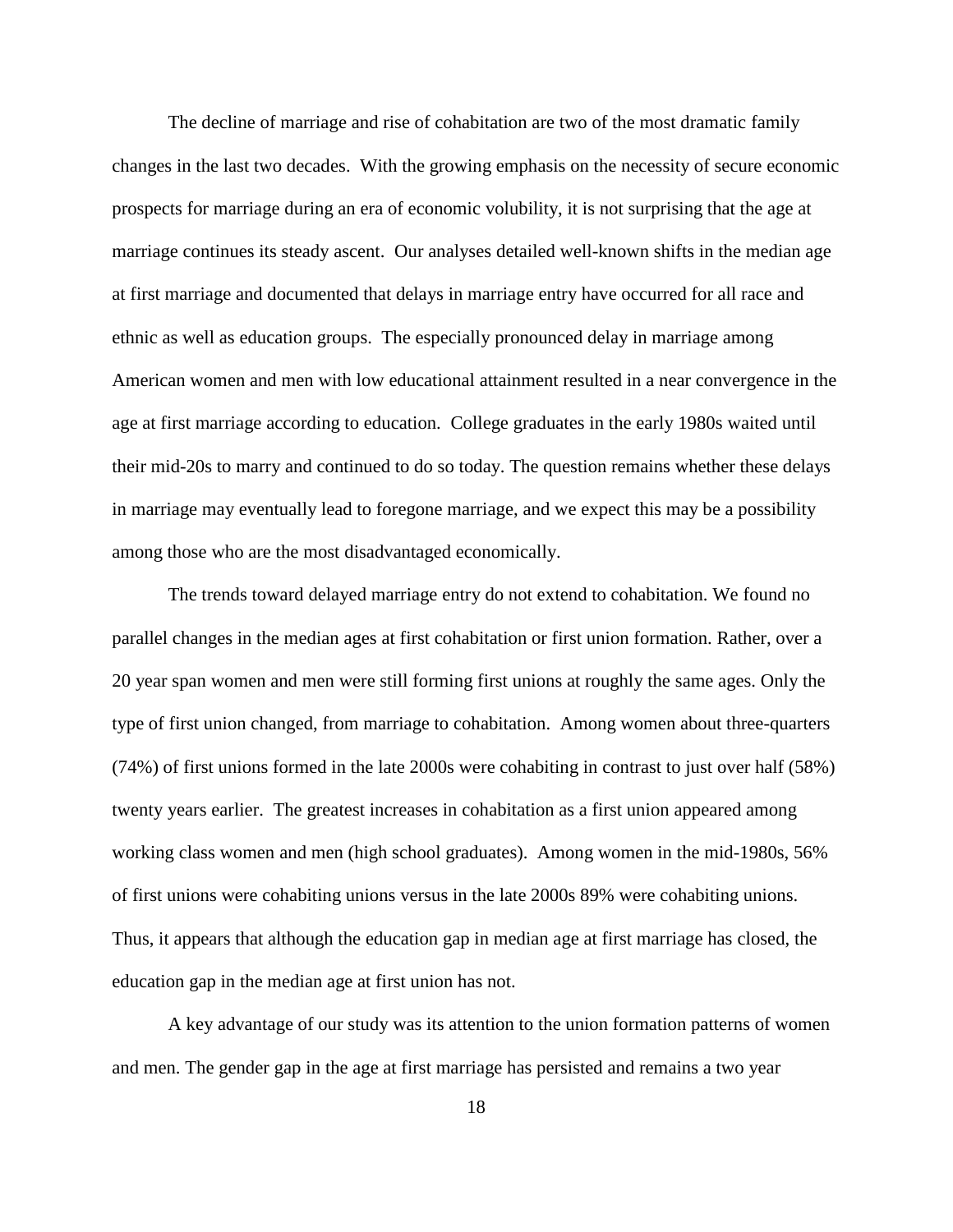differential. Although we have fewer data points for men than women, the findings appear consistent and tend to hold within racial and ethnic and education groups. In terms of age at first cohabitation the gender gap was narrower, about one year, than the gender gap in age at first marriage. For the most part, the trends among women according to race/ethnicity and education were mirrored among men, although the rise in the proportion of first unions that were cohabitations was negligible for college educated women but was large for men regardless of education level.

This paper contains a few limitations. First, due to small sample sizes these analyses are restricted to just three racial and ethnic categories. Among men in the earliest time period the sample was too small to include Hispanic men. Second, the analyses do not account for shifts in the composition of the population in terms of education and race/ethnicity. And, very young people (e.g., under age 25) in the sample may not have completed their education yet. Third, we focus solely on the median age. The full range of the distribution (e.g., quartiles) of age at union formation may be important to consider in assessing changes in the patterns of union formation over time. Finally, the NSFG has an upper age limit of 44 so we may be missing a few marriages among older women, but since tour focus was on first unions this should not be a serious shortcoming.

This paper moves beyond prior work by providing trend data on the median age at first cohabitation. Previous research has only examined change in marriage in the United States, invoking the shift in the median age at marriage without attention to how cohabitation fits into broader change in union formation. Our findings demonstrate that patterns of cohabitation entry are distinct from those of marriage. Although Americans increasingly delay first marriage entry, the median age at which they form a first cohabiting union has changed little over the past two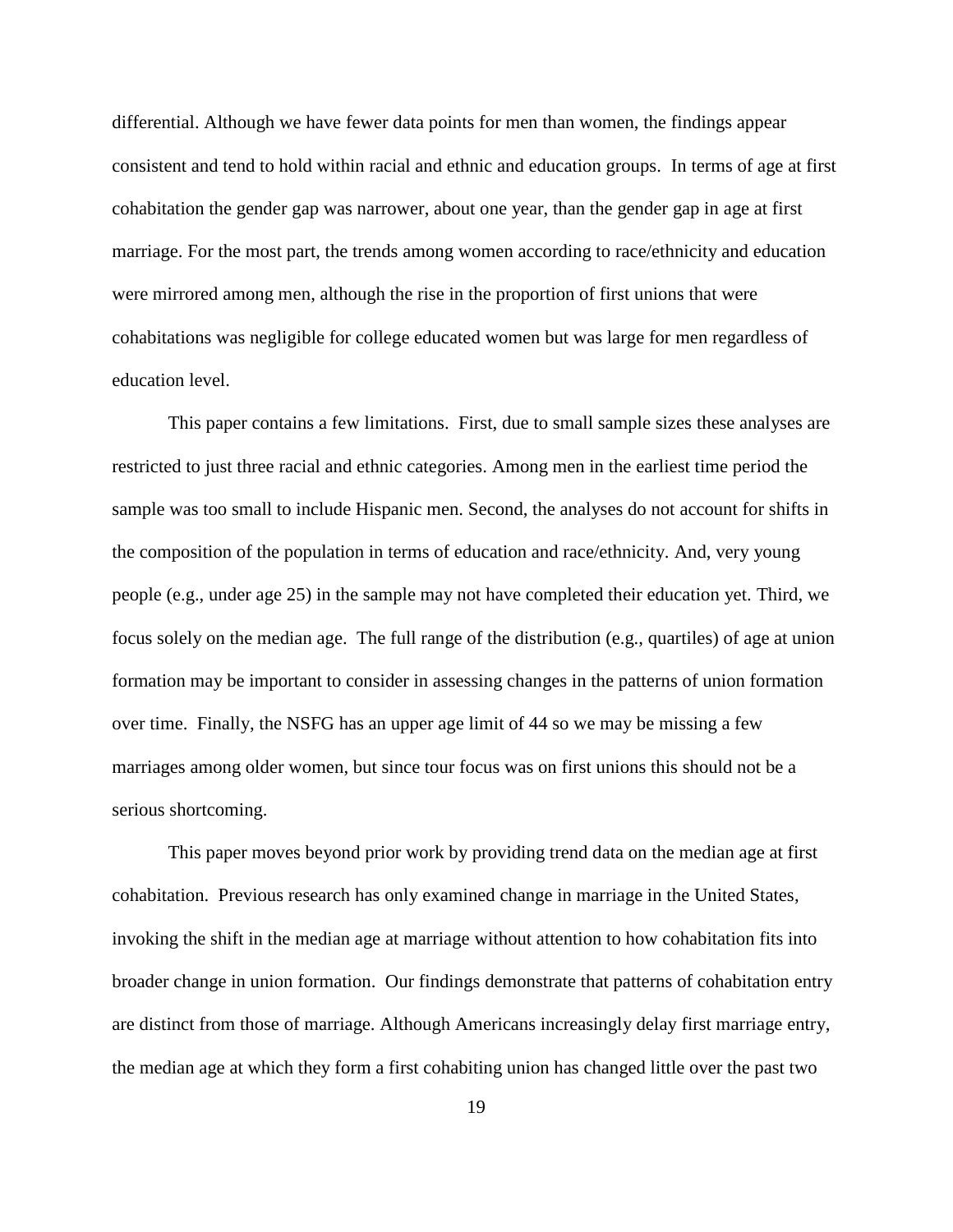decades. The delays in marriage have provided more opportunities for cohabitation in young adulthood, especially among Americans with only modest educational attainment. Given the greater instability of cohabiting unions and that fewer cohabiting unions eventuate in marriage (Kennedy & Bumpass, 2011), we believe these patterns suggest greater opportunities for serial cohabitation (Cohen & Manning, 2010; Lichter, Turner, & Sassler, 2010). As a consequence, young adults today will have more complex relationship biographies which may have implications for their own well-being as well as their offspring.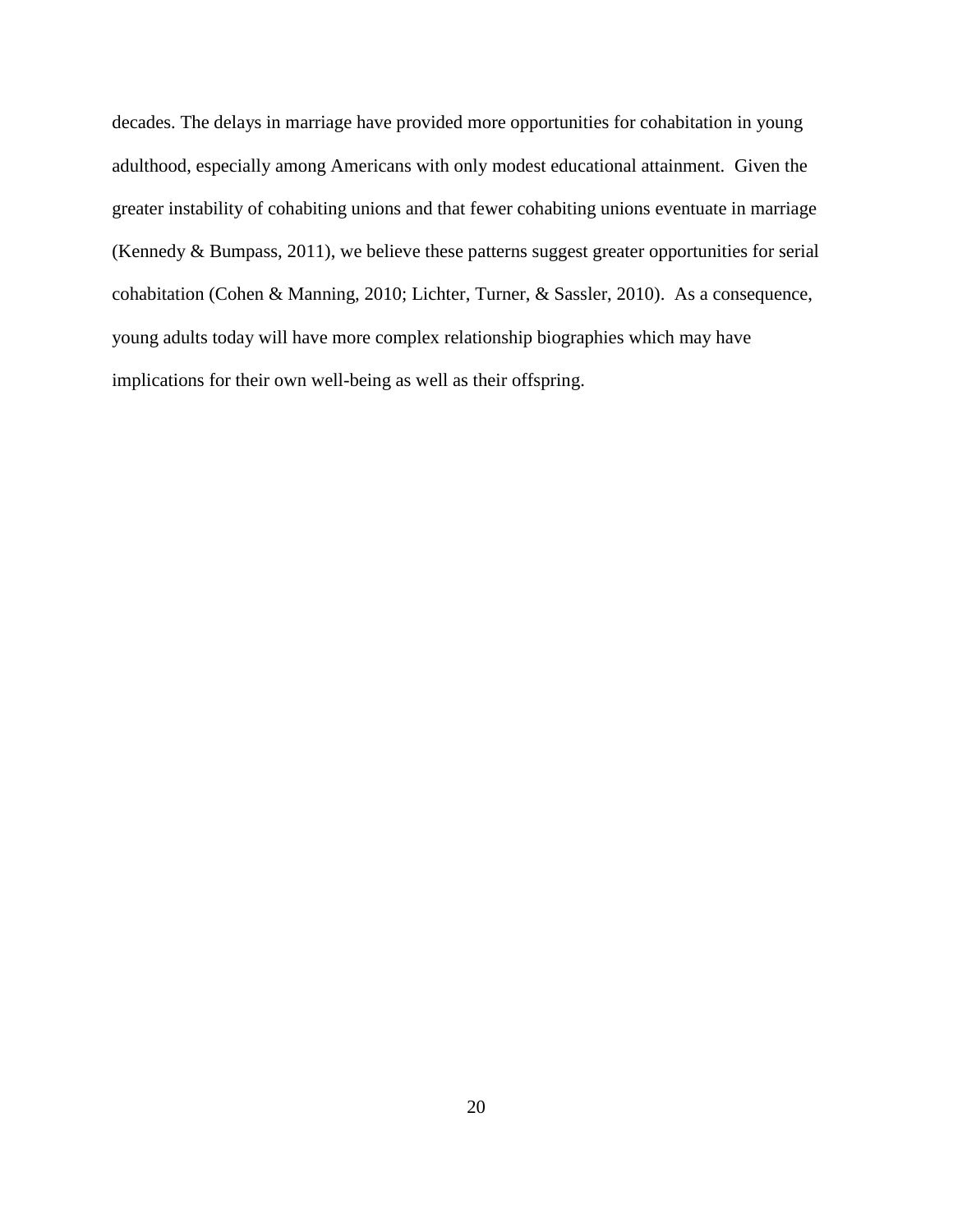## REFERENCES

- Bumpass, L. L., & Sweet, J. A. (1989). National estimates of cohabitation. *Demography*, *26*, 615-626.
- Cherlin, A. J. (2009). The origins of the ambivalent acceptance of divorce. *Journal of Marriage & Family*, *71*, 226-229.
- Cherlin, A. J. (2010). Demographic trends in the United States: A Review of research in the 2000s. *Journal of Marriage & Family*, *72*, 403-419.
- Child Trends (2006). Charting parenthood: A statistical portrait of fathers and mothers in America. Retrieved from [http://fatherhood.hhs.gov/charting02/index.htm.](http://fatherhood.hhs.gov/charting02/index.htm)
- Cohen, J. &Manning, W.D. (2010). The relationship context of premarital serial cohabitation. *Social Science Research,* 39, 766 - 776.
- Copen, C. E., Daniels, K., Vespa, J., Mosher, W. D. (2012). First marriages in the United States: Data from the 2006-2010 National Survey of Family Growth. *National Center for Health Statistics, 49,* 1-21*.*
- Ellwood, D. T., & Jencks, C. (2004). The spread of single-parent families in the United States since 1960. In D. P. Moynihan, T. Smeeding, & L. Rainwater (Eds.), *The future of the family* (pp. 25 - 65). New York: Russell Sage Foundation.
- Fitch, C. A., & Ruggles, S. (2000). Historical *trends* in marriage formation, United States 1850- 1990. In L. Waite, C. Bachrach, M. Hindin, E. Thomson, & A. Thornton (Eds.), *Ties that bind: Perspectives on marriage and cohabitation* (pp. 59-88). Hawthorne: Aldine de Gruyter.
- Furstenberg, F. F. (2009). If Moynihan had only known: Race, class, and family change in the late 20th century. *Annals, 621*, 94-110.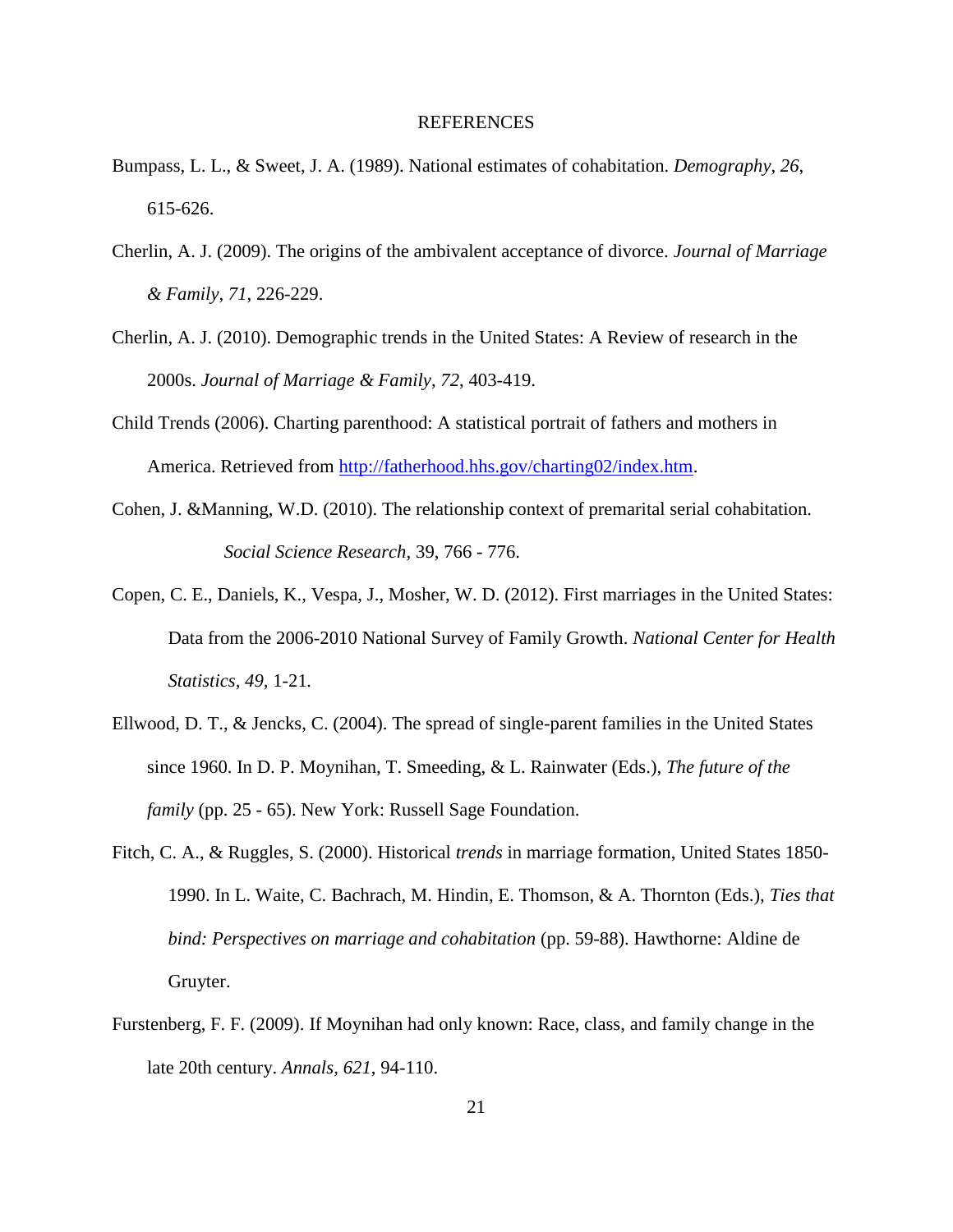- Huang, P., Smock, P. J., Bergstrom-Lynch, C., & Manning, W.D. (2011). He says, she says: Gender and cohabitation. *Journal of Family Issues, 32*, 876-905.
- Kennedy, S., & Bumpass, L. (2011, March). *Cohabitation and trends in the structure and stability of children's family lives*. Paper presented at the Annual Meeting of the Population Association of America, Washington, DC.
- Lichter, D. T., & Qian, Z. (2004). Marriage and family in a multiracial society. In R. Farley, & J. Haaga (Eds.), *The American People: Census 2000 series* (pp. 169-200). New York: Russell Sage Foundation and Population Reference Bureau.
- Lichter, D,, Turner, R,, & Sassler, R, (2010), National estimates of the rise in serial cohabitation. *Social Science Research*, 39, 754–765.
- Manning, W. D. (2010). Trends in cohabitation: Twenty years of change, 1987-2008 (Family Profile -10-07). Bowling Green: National Center for Family & Marriage Research.
- Mclanahan, S. (2004). Diverging destinies: How children are faring under the second demographic transition. *Demography*, *41*, 607-627.
- Mincieli, L., Manlove, J., McGarrett, M., Moore, K., & Ryan, S. (2007). The Relationship Context of Births Outside of Marriage: The Rise of Cohabitation. *Child Trends Research Brief.* Washington, DC: Retrieved from http://www.childtrends.org/files/Child\_Trends-2007\_05\_14\_RB\_OutsideBirths.pdf
- Payne, K. K. & Gibbs, L. (2011). First marriage rate in the U.S., 2010 (Family Profile-11-12). Bowling Green: National Center for Family & Marriage Research.
- Payne, K. K. (2012). Median age at first marriage, 2010 (Family Profile-10-06). Bowling Green: National Center for Family & Marriage Research.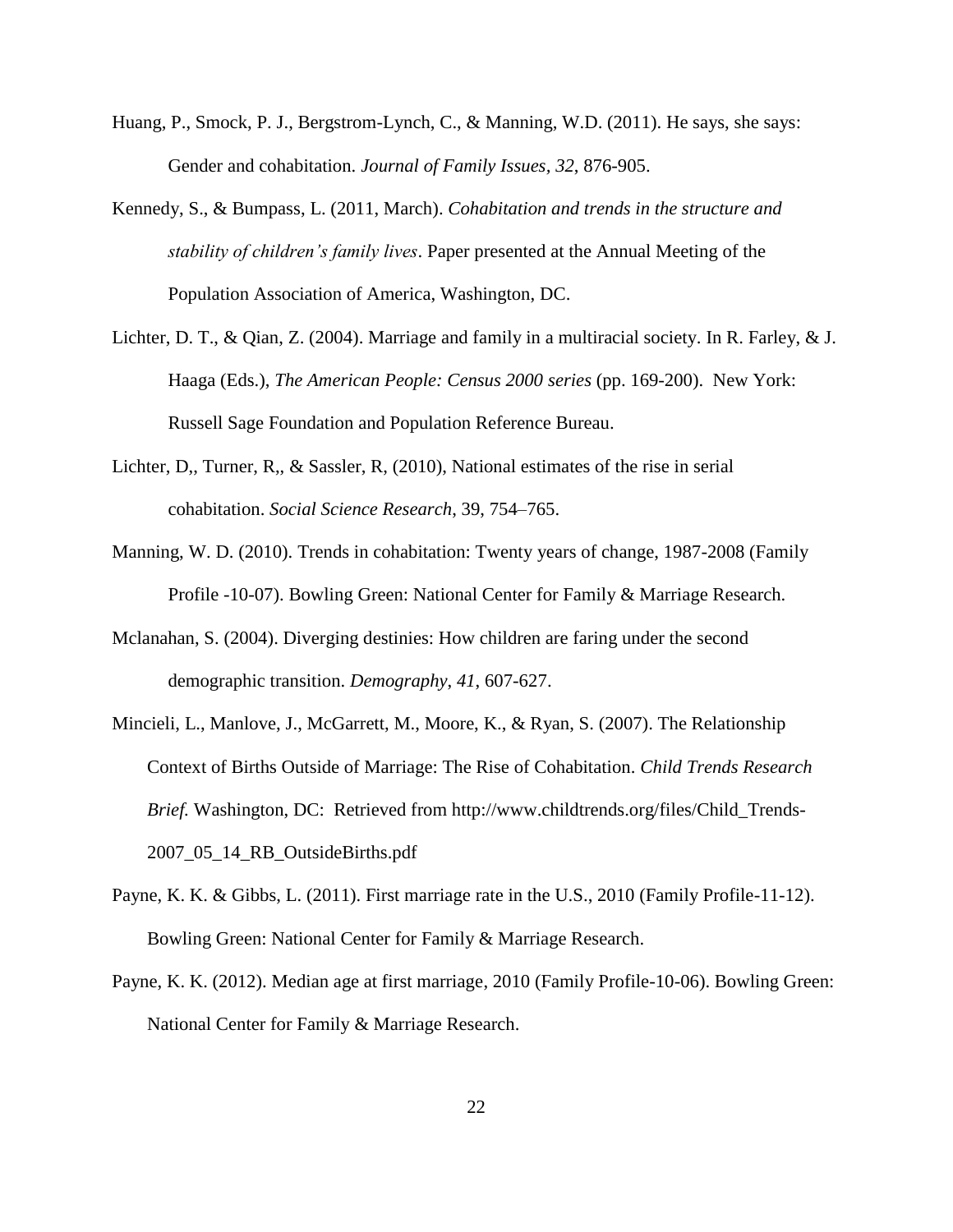- Raley, R. K. (1996). A shortage of marriageable men? A note on the role of cohabitation in black-white differences in marriage rates. *American Sociological Review*, *61*, 973-983.
- Raley, R. K., & Bratter, J. (2004). Not even if you were the last person on earth! How marital search constraints affect the likelihood of marriage. *Journal of Family Issues*, *25*, 167-181.
- Sassler, S. (2004). The process of entering into cohabiting unions. *Journal of Marriage & Family*, *66*, 491-505.
- Schoen, R., Landale, N. S., Daniels, K., & Cheng, Y. (2009). Social background differences in early family behavior. *Journal of Marriage & Family*, *71*, 384-395.
- Shryock, H. S., Siegel, J. S., & Larmon, E. A. (1975). *The methods and materials of demography*. Washington, D. C.: U.S. Dept. of Commerce, Bureau of the Census.
- Shryock, H. S., Siegel, J. S., & Larmon, E. A. (1973). *The methods and materials of demography* (Vol 2). Washington, DC: U.S. Bureau of the Census, U.S. Government Printing Office.
- Simmons, T., & Dye, J. L. *(2004, August). What has happened to median age at first marriage data?* Paper presented at the Annual Meeting of the American Sociological Association, San Francisco.
- South, S. J. (1999). Historical changes and life course variation in the determinants of premarital childbearing. *Journal of Marriage & Family*, *61*, 752-763.
- U.S. Bureau of the Census (2011). Estimated median age at first marriage, by Sex: 1890 to the Present. In: Families and Living Arrangements: Marital Status. Retrieved from <http://www.census.gov/hhes/families/data/marital.html>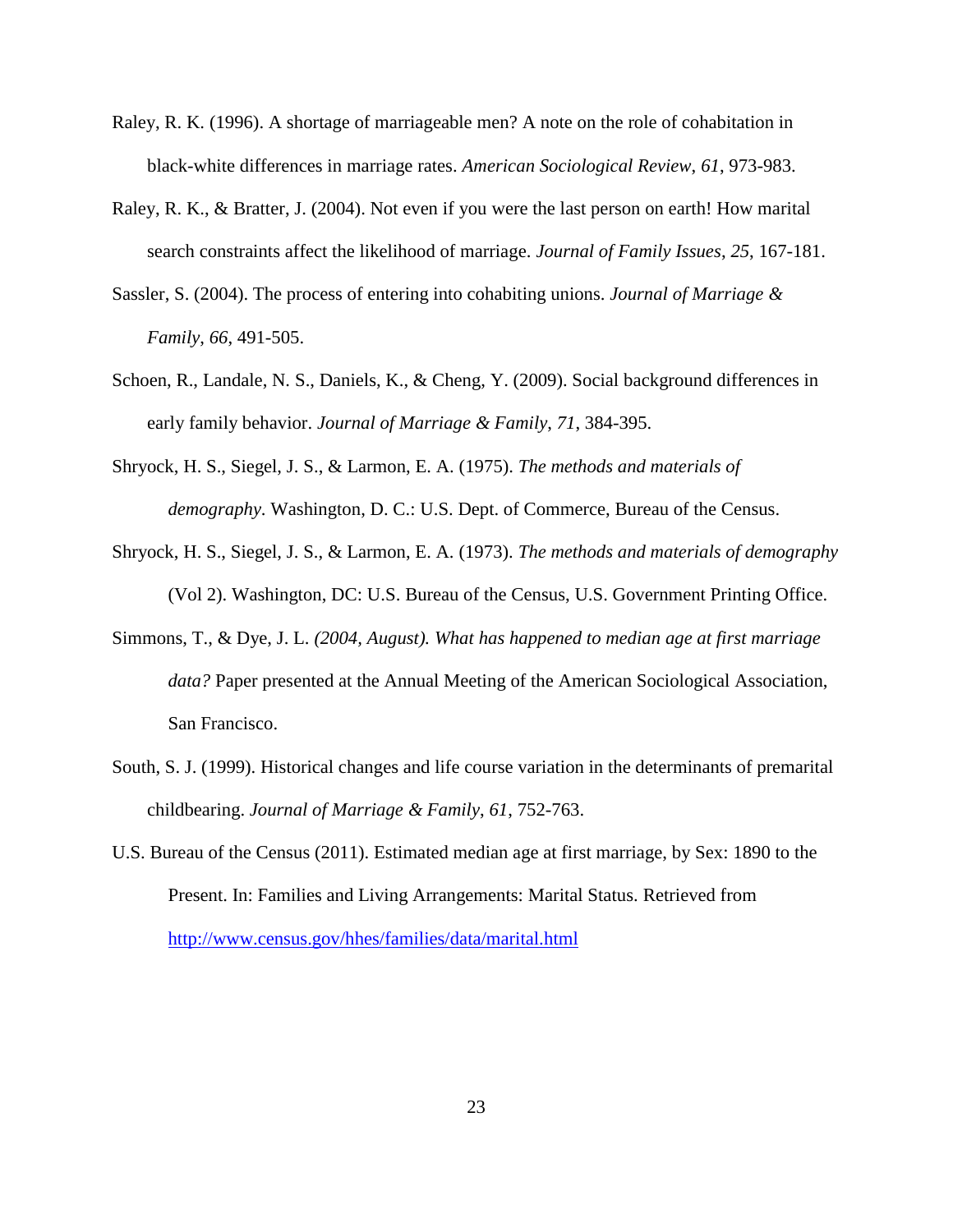

# **Figure 1. Women's Median Age at First Marriage, Cohabitation and Union over Time**

Source: National Survey of Family Growth, Cycle 4 (1988), Cycle 5 (1995), Cycle 6 (2002), and 2006–2010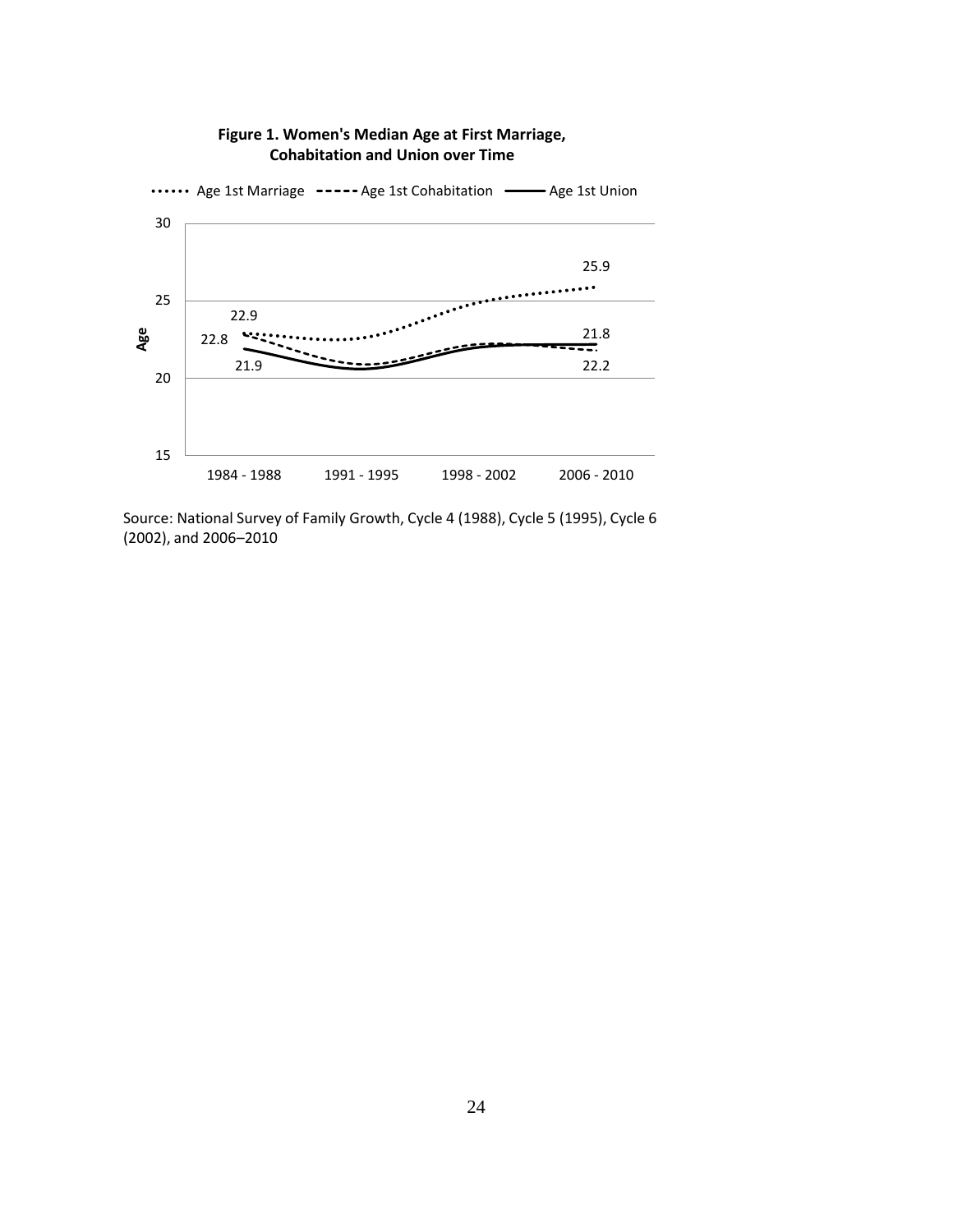

## **Figure 2. Men's Median Age at First Marriage, Cohabitation and Union over Time**

Source: National Survey of Families and Households 1987/88, National Survey of Family Growth Cycle 6 (2002) and 2006–2010. Data for 1991-1995 is average of 1983-1988 and 1998-2002 time points.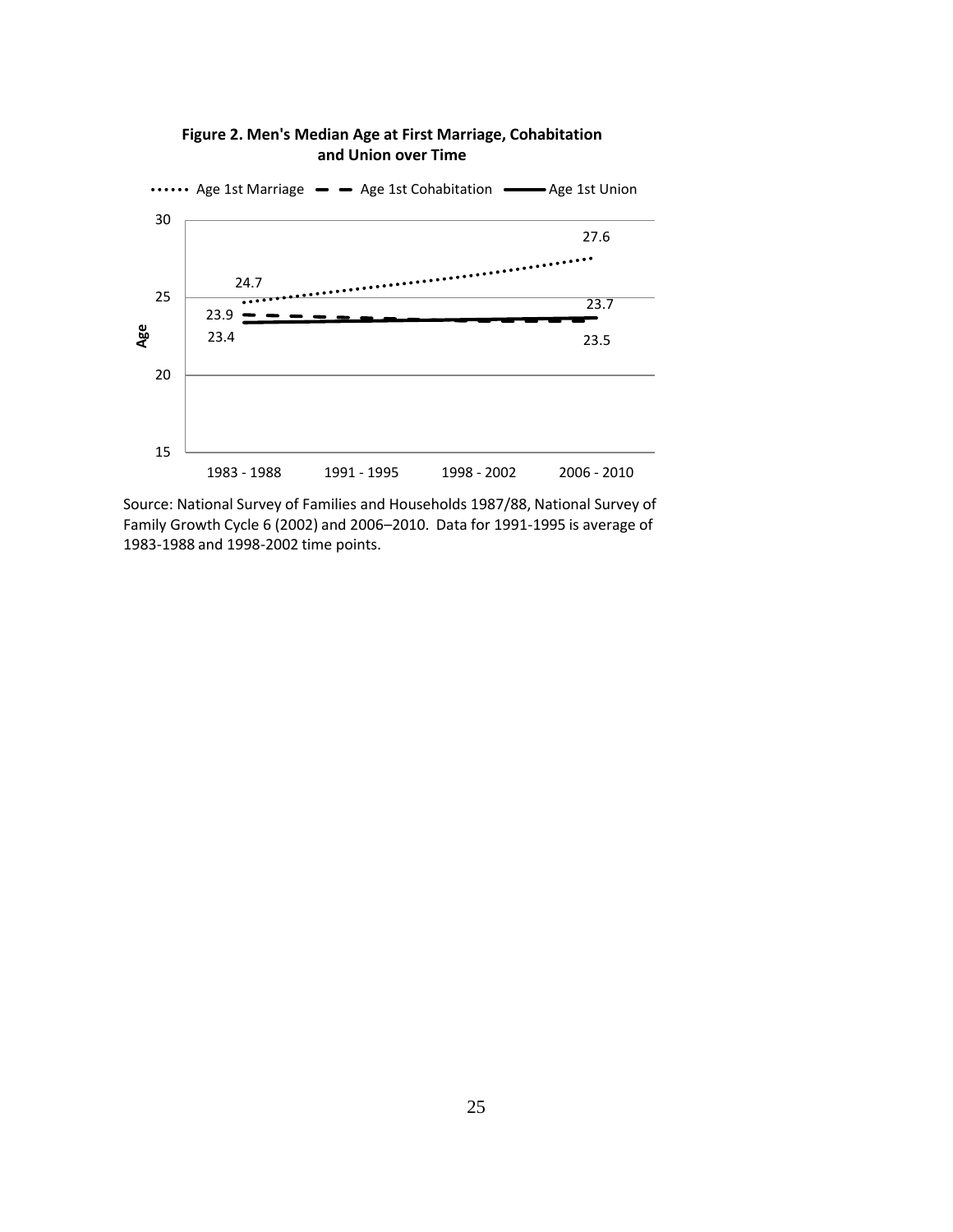Table 1A. *Women's Median Age at First Marriage, Cohabitation, and Union over Time*

|                                      | 1984 - 1988 | 1991 – 1995 | $1998 - 2002$ | $2006 - 2010$ |
|--------------------------------------|-------------|-------------|---------------|---------------|
| Age 1 <sup>st</sup> Marriage         | 22.9        | 22.6        | 24.9          | 25.9          |
| Age 1 <sup>st</sup> Cohabitation     | 22.8        | 20.9        | 22.2          | 21.8          |
| Age 1 <sup>st</sup> Union            | 21.9        | 20.6        | 22.0          | 22.2          |
| % 1 <sup>st</sup> Union Cohabitation | 58.8%       | 64.9%       | 70.8%         | 73.7%         |

Source: CDC/NCHS, National Survey of Family Growth, Cycle 4 (1988), Cycle 5 (1995), Cycle 6 (2002), and 2006–2010

Table 1B. *Men's Median Age at First Marriage, Cohabitation, and Union over Time*

|                                      | $1983 - 1988$ | $1991 - 1995$ | $1998 - 2002$ | $2006 - 2010$ |
|--------------------------------------|---------------|---------------|---------------|---------------|
| Age 1 <sup>st</sup> Marriage         | 24.7          | N.A.          | 26.5          | 27.6          |
| Age 1 <sup>st</sup> Cohabitation     | 23.9          | N.A.          | 23.5          | 23.5          |
| Age 1 <sup>st</sup> Union            | 23.4          | N.A.          | 23.6          | 23.7          |
| % 1 <sup>st</sup> Union Cohabitation | 60.3%         | N.A.          | 70.8%         | 82.2%         |

Source: National Survey of Families and Households 1987/88, CDC/NCHS, National Survey of Family Growth, Cycle 6 (2002), and 2006–2010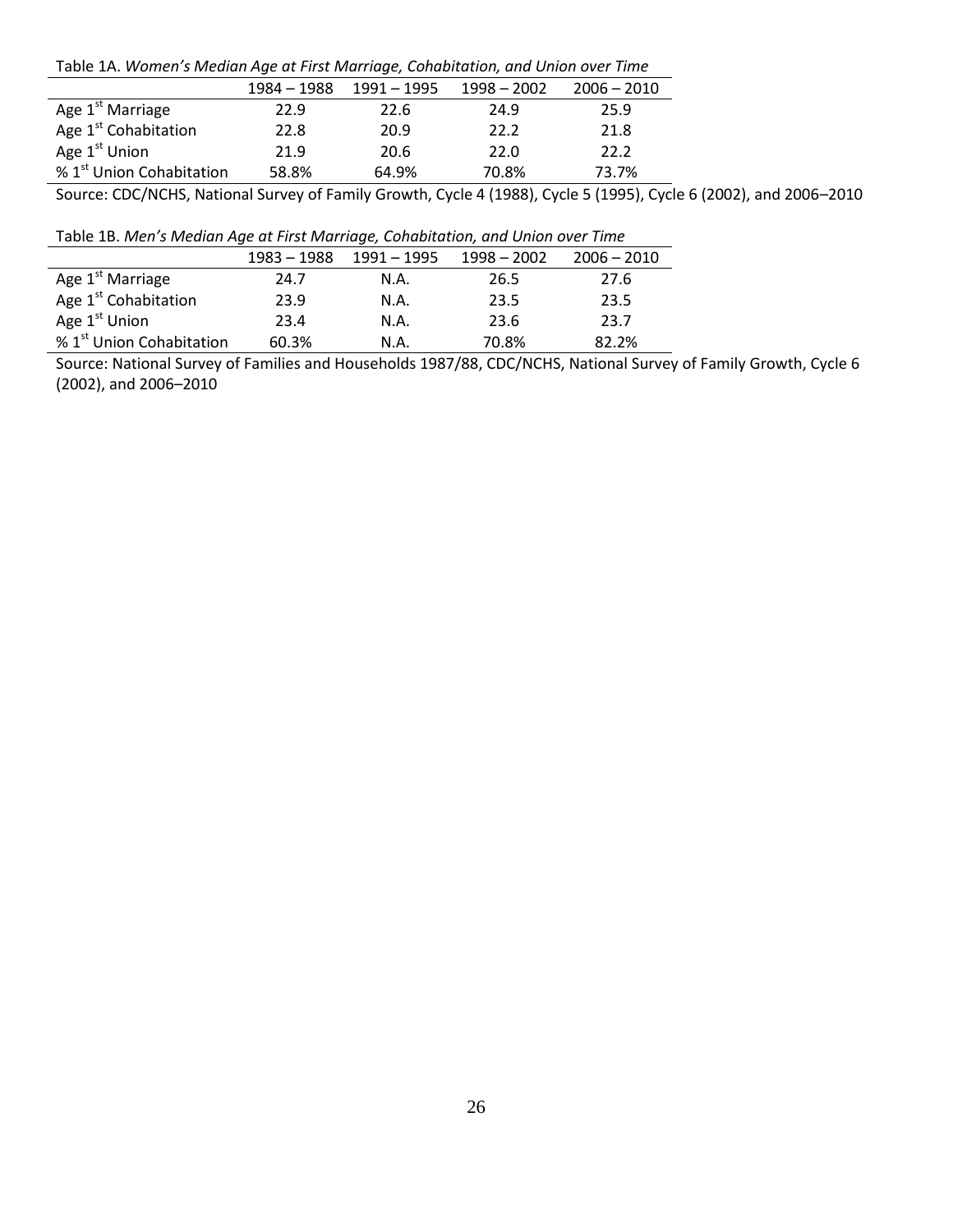|                                      | 1984 – 1988 | $1991 - 1995$ | $1998 - 2002$ | $2006 - 2010$ |
|--------------------------------------|-------------|---------------|---------------|---------------|
| Age 1 <sup>st</sup> Marriage         |             |               |               |               |
| Hispanic                             | 23.1        | 22.5          | 23.9          | 25.7          |
| White                                | 22.8        | 23.6          | 24.8          | 25.6          |
| <b>Black</b>                         | 24.0        | 25.3          | 26.9          | 27.0          |
| Age 1 <sup>st</sup> Cohabitation     |             |               |               |               |
| Hispanic                             | 22.3        | 20.8          | 21.0          | 20.9          |
| White                                | 22.9        | 21.9          | 22.3          | 21.8          |
| <b>Black</b>                         | 22.9        | 23.4          | 23.1          | 22.6          |
| Age 1 <sup>st</sup> Union            |             |               |               |               |
| Hispanic                             | 21.3        | 20.6          | 21.2          | 21.2          |
| White                                | 21.9        | 21.6          | 21.9          | 22.3          |
| <b>Black</b>                         | 22.0        | 21.1          | 23.3          | 22.6          |
| % 1 <sup>st</sup> Union Cohabitation |             |               |               |               |
| Hispanic                             | 56.5%       | 54.7%         | 70.1%         | 78.9%         |
| White                                | 58.0%       | 65.5%         | 68.0%         | 71.0%         |
| <b>Black</b>                         | 65.5%       | 71.5%         | 83.0%         | 81.6%         |

Table 2A. *Women's Median Age at First Marriage, Cohabitation, and Union by Race and Ethnicity*

Source: CDC/NCHS, National Survey of Family Growth, Cycle 4 (1988), Cycle 5 (1995), Cycle 6 (2002), and 2006–2010

|                                      | 1983 – 1988 | 1991 - 1995 | $1998 - 2002$ | $2006 - 2010$ |
|--------------------------------------|-------------|-------------|---------------|---------------|
| Age 1 <sup>st</sup> Marriage         |             |             |               |               |
| Hispanic                             | N.A.        | N.A.        | 25.7          | 29.9          |
| White                                | 24.7        | N.A.        | 26.5          | 27.1          |
| <b>Black</b>                         | 25.3        | N.A.        | 29.7          | 28.4          |
| Age 1 <sup>st</sup> Cohabitation     |             |             |               |               |
| Hispanic                             | N.A.        | N.A.        | 23.8          | 23.1          |
| White                                | 23.4        | N.A.        | 23.6          | 23.6          |
| <b>Black</b>                         | 24.8        | N.A.        | 22.5          | 23.7          |
| Age 1 <sup>st</sup> Union            |             |             |               |               |
| Hispanic                             | N.A.        | N.A.        | 23.7          | 23.6          |
| White                                | 23.2        | N.A.        | 23.7          | 23.7          |
| <b>Black</b>                         | 24.5        | N.A.        | 22.5          | 23.8          |
| % 1 <sup>st</sup> Union Cohabitation |             |             |               |               |
| Hispanic                             | N.A.        | N.A.        | 68.4%         | 80.1%         |
| White                                | 60.6%       | N.A.        | 70.1%         | 82.4%         |
| <b>Black</b>                         | 66.3%       | N.A.        | 79.6%         | 86.7%         |

Source: National Survey of Families and Households 1987/88, National Survey of Family Growth, Cycle 6 (2002) and 2006–2010